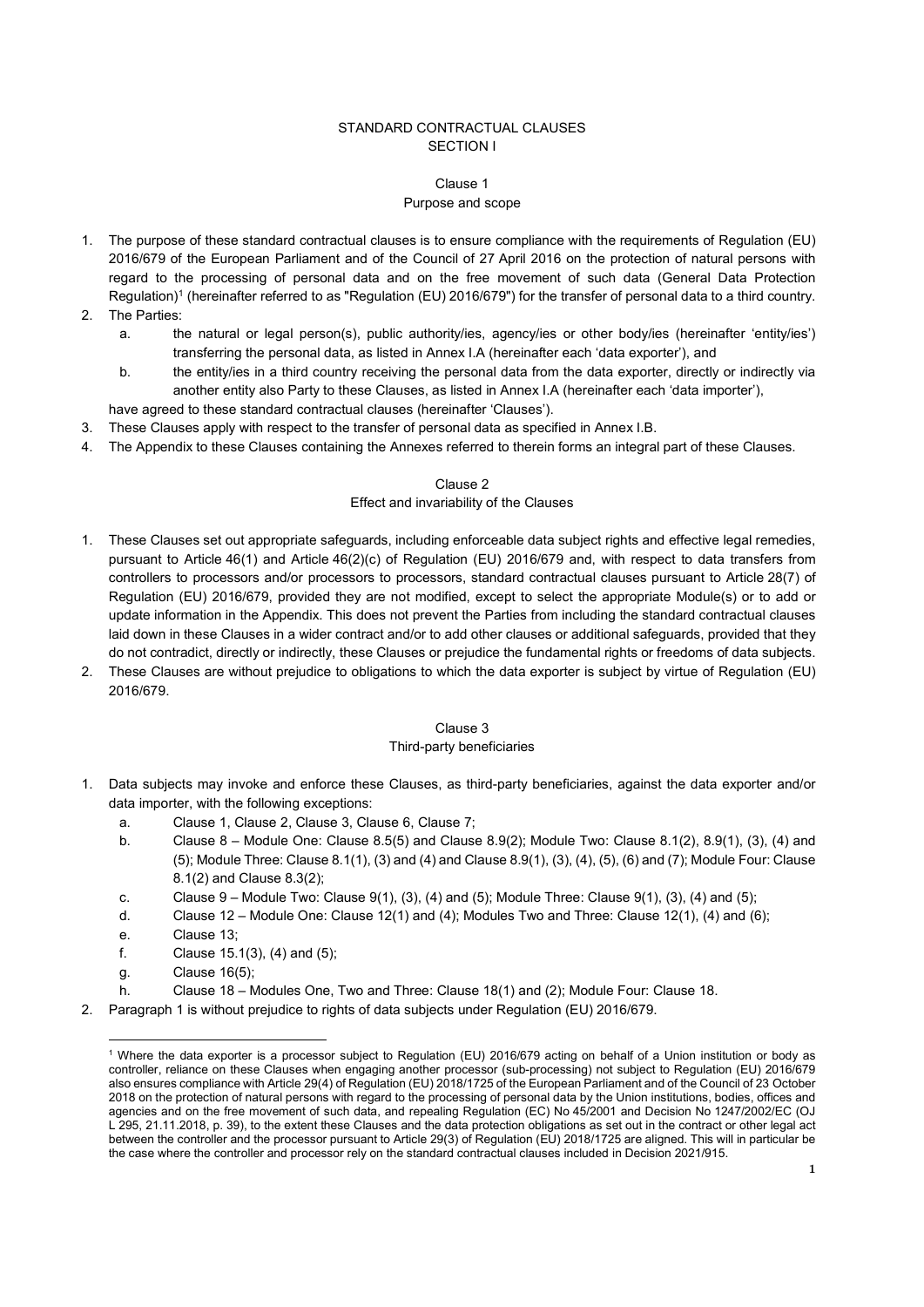# Clause 4

# Interpretation

- 1. Where these Clauses use terms that are defined in Regulation (EU) 2016/679, those terms shall have the same meaning as in that Regulation.
- 2. These Clauses shall be read and interpreted in the light of the provisions of Regulation (EU) 2016/679.
- 3. These Clauses shall not be interpreted in a way that conflicts with rights and obligations provided for in Regulation (EU) 2016/679.

#### Clause 5 Hierarchy

In the event of a contradiction between these Clauses and the provisions of related agreements between the Parties, existing at the time these Clauses are agreed or entered into thereafter, these Clauses shall prevail.

> Clause 6 Description of the transfer(s)

The details of the transfer(s), and in particular the categories of personal data that are transferred and the purpose(s) for which they are transferred, are specified in Annex I.B.

> Clause 7 – Optional Docking clause

- 1. An entity that is not a Party to these Clauses may, with the agreement of the Parties, accede to these Clauses at any time, either as a data exporter or as a data importer, by completing the Appendix and signing Annex I.A.
- 2. Once it has completed the Appendix and signed Annex I.A, the acceding entity shall become a Party to these Clauses and have the rights and obligations of a data exporter or data importer in accordance with its designation in Annex I.A.
- 3. The acceding entity shall have no rights or obligations arising under these Clauses from the period prior to becoming a Party.

SECTION II – OBLIGATIONS OF THE PARTIES Clause 8 Data protection safeguards

The data exporter warrants that it has used reasonable efforts to determine that the data importer is able, through the implementation of appropriate technical and organisational measures, to satisfy its obligations under these Clauses.

# MODULE ONE: Transfer controller to controller

### 8.1 Purpose limitation

The data importer shall process the personal data only for the specific purpose(s) of the transfer, as set out in Annex I.B. It may only process the personal data for another purpose:

- a. where it has obtained the data subject's prior consent;
- b. where necessary for the establishment, exercise or defence of legal claims in the context of specific administrative, regulatory or judicial proceedings; or
- c. where necessary in order to protect the vital interests of the data subject or of another natural person.

# 8.2. Transparency

1. In order to enable data subjects to effectively exercise their rights pursuant to Clause 10, the data importer shall inform them, either directly or through the data exporter: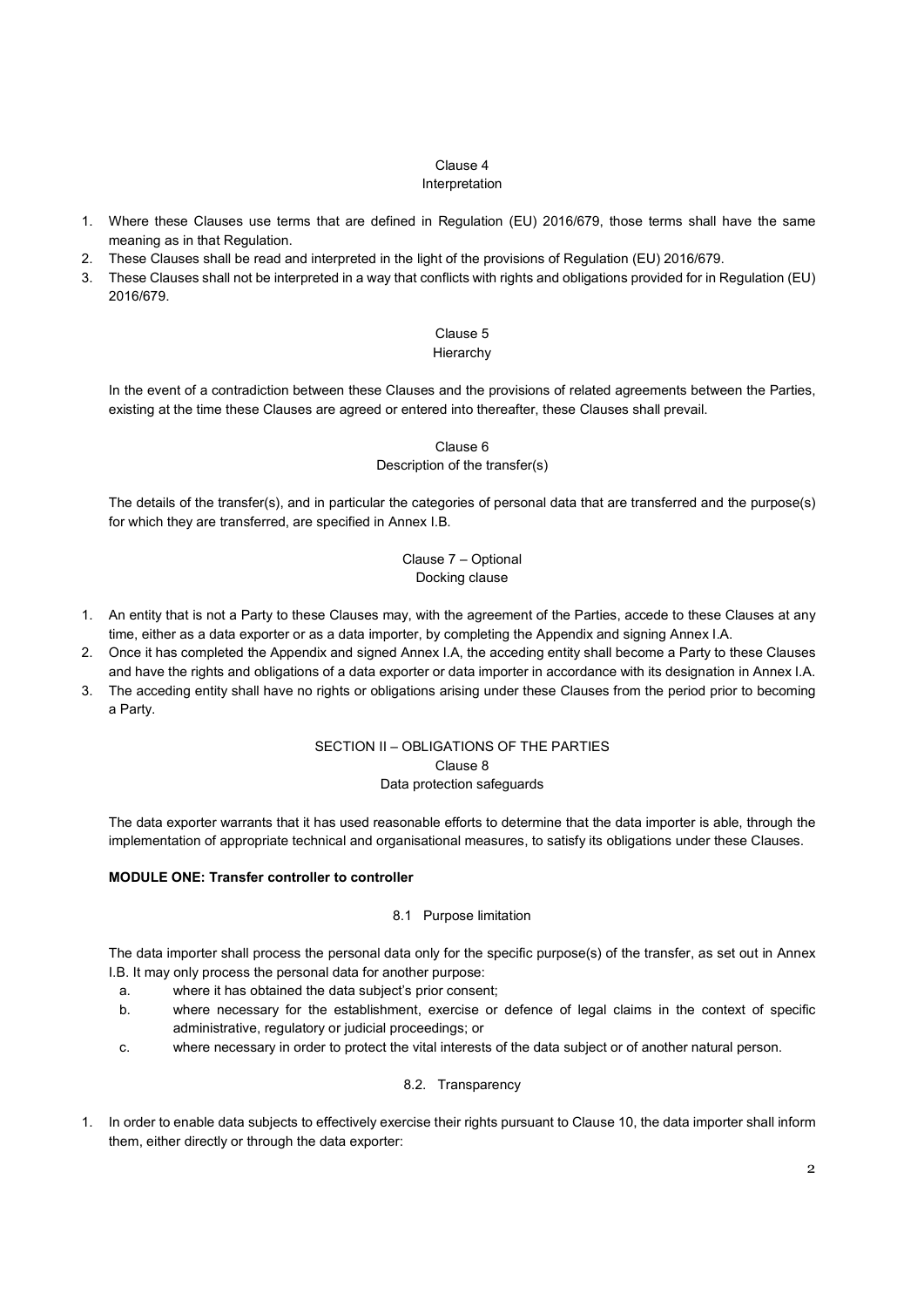a. of its identity and contact details;

-

- b. of the categories of personal data processed;
- c. of the right to obtain a copy of these Clauses;
- d. where it intends to onward transfer the personal data to any third party/ies, of the recipient or categories of recipients (as appropriate with a view to providing meaningful information), the purpose of such onward transfer and the ground therefore pursuant to Clause 8.7.
- 2. Paragraph (1) shall not apply where the data subject already has the information, including when such information has already been provided by the data exporter, or providing the information proves impossible or would involve a disproportionate effort for the data importer. In the latter case, the data importer shall, to the extent possible, make the information publicly available.
- 3. On request, the Parties shall make a copy of these Clauses, including the Appendix as completed by them, available to the data subject free of charge. To the extent necessary to protect business secrets or other confidential information, including personal data, the Parties may redact part of the text of the Appendix prior to sharing a copy, but shall provide a meaningful summary where the data subject would otherwise not be able to understand its content or exercise his/her rights. On request, the Parties shall provide the data subject with the reasons for the redactions, to the extent possible without revealing the redacted information.
- 4. Paragraphs (1) to (3) are without prejudice to the obligations of the data exporter under Articles 13 and 14 of Regulation (EU) 2016/679.

#### 8.3. Accuracy and data minimisation

- 1. Each Party shall ensure that the personal data is accurate and, where necessary, kept up to date. The data importer shall take every reasonable step to ensure that personal data that is inaccurate, having regard to the purpose(s) of processing, is erased or rectified without delay.
- 2. If one of the Parties becomes aware that the personal data it has transferred or received is inaccurate, or has become outdated, it shall inform the other Party without undue delay.
- 3. The data importer shall ensure that the personal data is adequate, relevant and limited to what is necessary in relation to the purpose(s) of processing.

#### 8.4. Storage limitation

The data importer shall retain the personal data for no longer than necessary for the purpose(s) for which it is processed. It shall put in place appropriate technical or organisational measures to ensure compliance with this obligation, including erasure or anonymisation<sup>2</sup> of the data and all back-ups at the end of the retention period.

# 8.5. Security of processing

- 1. The data importer and, during transmission, also the data exporter shall implement appropriate technical and organisational measures to ensure the security of the personal data, including protection against a breach of security leading to accidental or unlawful destruction, loss, alteration, unauthorised disclosure or access (hereinafter 'personal data breach'). In assessing the appropriate level of security, they shall take due account of the state of the art, the costs of implementation, the nature, scope, context and purpose(s) of processing and the risks involved in the processing for the data subject. The Parties shall in particular consider having recourse to encryption or pseudonymisation, including during transmission, where the purpose of processing can be fulfilled in that manner.
- 2. The Parties have agreed on the technical and organisational measures set out in Annex II. The data importer shall carry out regular checks to ensure that these measures continue to provide an appropriate level of security.
- 3. The data importer shall ensure that persons authorised to process the personal data have committed themselves to confidentiality or are under an appropriate statutory obligation of confidentiality.
- 4. In the event of a personal data breach concerning personal data processed by the data importer under these Clauses, the data importer shall take appropriate measures to address the personal data breach, including measures to mitigate its possible adverse effects.

 $^2$  This requires rendering the data anonymous in such a way that the individual is no longer identifiable by anyone, in line with recital 26 of Regulation (EU) 2016/679, and that this process is irreversible.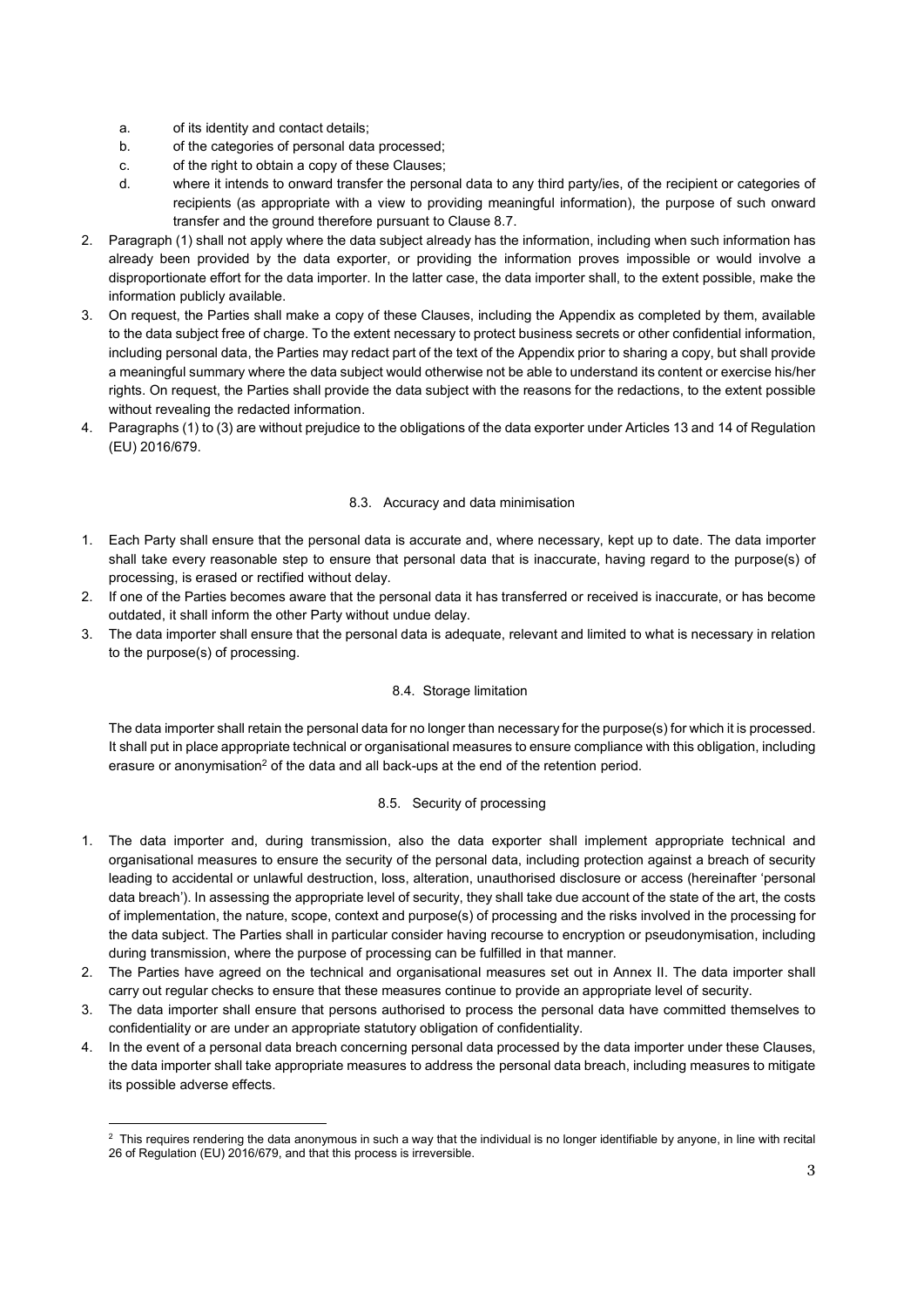- 5. In case of a personal data breach that is likely to result in a risk to the rights and freedoms of natural persons, the data importer shall without undue delay notify both the data exporter and the competent supervisory authority pursuant to Clause 13. Such notification shall contain
	- a. a description of the nature of the breach (including, where possible, categories and approximate number of data subjects and personal data records concerned);
	- b. its likely consequences;
	- c. the measures taken or proposed to address the breach, and
	- d. the details of a contact point from whom more information can be obtained. To the extent it is not possible for the data importer to provide all the information at the same time, it may do so in phases without undue further delay.
- 6. In case of a personal data breach that is likely to result in a high risk to the rights and freedoms of natural persons, the data importer shall also notify without undue delay the data subjects concerned of the personal data breach and its nature, if necessary in cooperation with the data exporter, together with the information referred to in paragraph (5), points b) to d), unless the data importer has implemented measures to significantly reduce the risk to the rights or freedoms of natural persons, or notification would involve disproportionate efforts. In the latter case, the data importer shall instead issue a public communication or take a similar measure to inform the public of the personal data breach.
- 7. The data importer shall document all relevant facts relating to the personal data breach, including its effects and any remedial action taken, and keep a record thereof.

# 8.6. Sensitive data

Where the transfer involves personal data revealing racial or ethnic origin, political opinions, religious or philosophical beliefs, or trade union membership, genetic data, or biometric data for the purpose of uniquely identifying a natural person, data concerning health or a person's sex life or sexual orientation, or data relating to criminal convictions or offences (hereinafter 'sensitive data'), the data importer shall apply specific restrictions and/or additional safeguards adapted to the specific nature of the data and the risks involved. This may include restricting the personnel permitted to access the personal data, additional security measures (such as pseudonymisation) and/or additional restrictions with respect to further disclosure.

# 8.7. Onward transfers

The data importer shall not disclose the personal data to a third party located outside the European Union<sup>3</sup> (in the same country as the data importer or in another third country, hereinafter 'onward transfer') unless the third party is or agrees to be bound by these Clauses, under the appropriate Module. Otherwise, an onward transfer by the data importer may only take place if:

- a. it is to a country benefitting from an adequacy decision pursuant to Article 45 of Regulation (EU) 2016/679 that covers the onward transfer;
- b. the third party otherwise ensures appropriate safeguards pursuant to Articles 46 or 47 of Regulation (EU) 2016/679 with respect to the processing in question;
- c. the third party enters into a binding instrument with the data importer ensuring the same level of data protection as under these Clauses, and the data importer provides a copy of these safeguards to the data exporter;
- d. it is necessary for the establishment, exercise or defence of legal claims in the context of specific administrative, regulatory or judicial proceedings;
- e. it is necessary in order to protect the vital interests of the data subject or of another natural person; or
- f. where none of the other conditions apply, the data importer has obtained the explicit consent of the data subject for an onward transfer in a specific situation, after having informed him/her of its purpose(s), the identity of the recipient and the possible risks of such transfer to him/her due to the lack of appropriate data protection safeguards. In this case, the data importer shall inform the data exporter and, at the request of the latter, shall transmit to it a copy of the information provided to the data subject.

<sup>-</sup><sup>3</sup> The Agreement on the European Economic Area (EEA Agreement) provides for the extension of the European Union's internal market to the three EEA States Iceland, Liechtenstein and Norway. The Union data protection legislation, including Regulation (EU) 2016/679, is covered by the EEA Agreement and has been incorporated into Annex XI thereto. Therefore, any disclosure by the data importer to a third party located in the EEA does not qualify as an onward transfer for the purpose of these Clauses.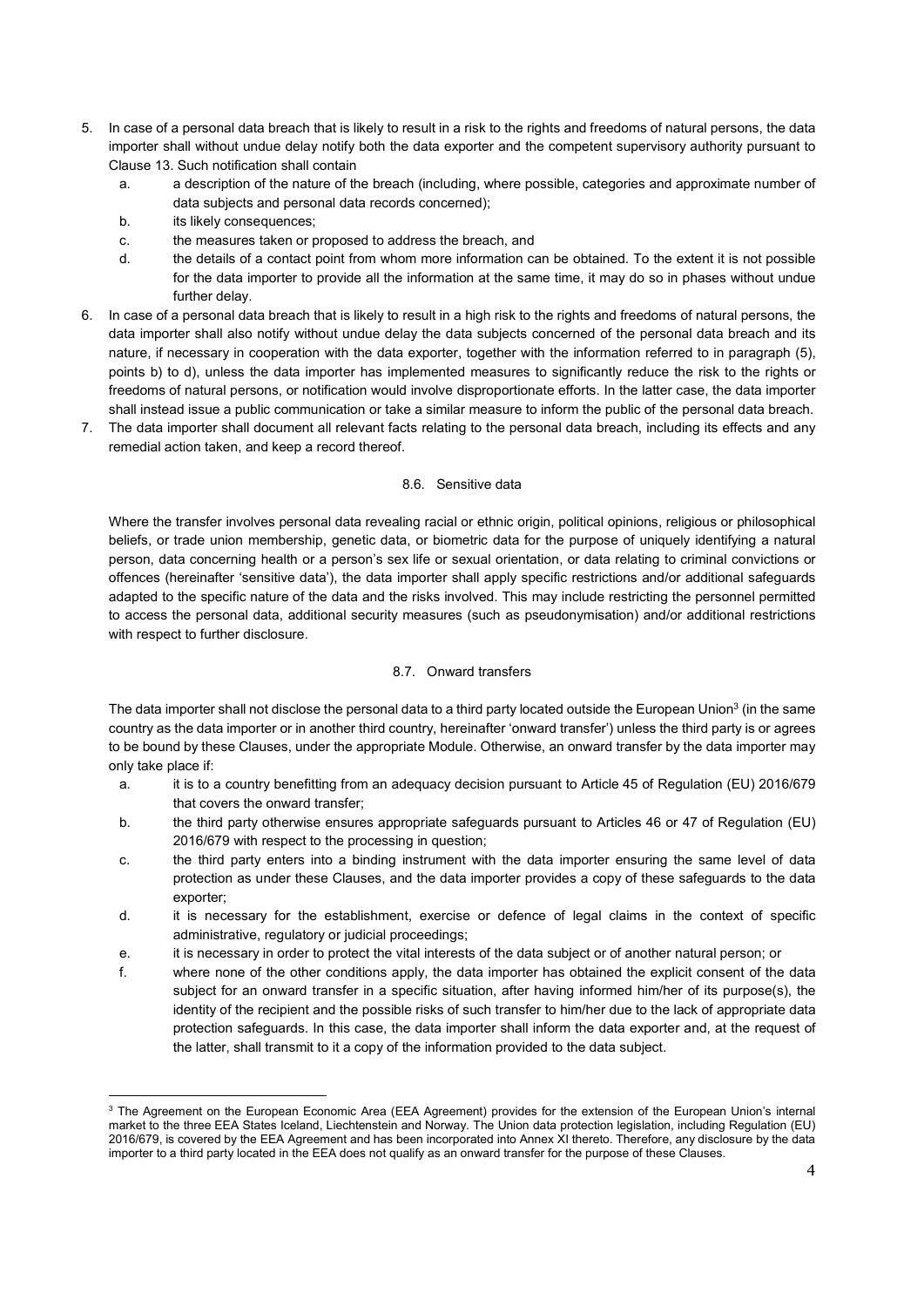Any onward transfer is subject to compliance by the data importer with all the other safeguards under these Clauses, in particular purpose limitation.

### 8.8. Processing under the authority of the data importer

The data importer shall ensure that any person acting under its authority, including a processor, processes the data only on its instructions.

#### 8.9. Documentation and compliance

- 1. Each Party shall be able to demonstrate compliance with its obligations under these Clauses. In particular, the data importer shall keep appropriate documentation of the processing activities carried out under its responsibility.
- 2. The data importer shall make such documentation available to the competent supervisory authority on request.

#### MODULE TWO: Transfer controller to processor

#### 8.1. Instructions

- 1. The data importer shall process the personal data only on documented instructions from the data exporter. The data exporter may give such instructions throughout the duration of the contract.
- 2. The data importer shall immediately inform the data exporter if it is unable to follow those instructions.

#### 8.2. Purpose limitation

The data importer shall process the personal data only for the specific purpose(s) of the transfer, as set out in Annex I.B, unless on further instructions from the data exporter.

#### 8.3. Transparency

On request, the data exporter shall make a copy of these Clauses, including the Appendix as completed by the Parties, available to the data subject free of charge. To the extent necessary to protect business secrets or other confidential information, including the measures described in Annex II and personal data, the data exporter may redact part of the text of the Appendix to these Clauses prior to sharing a copy, but shall provide a meaningful summary where the data subject would otherwise not be able to understand the its content or exercise his/her rights. On request, the Parties shall provide the data subject with the reasons for the redactions, to the extent possible without revealing the redacted information. This Clause is without prejudice to the obligations of the data exporter under Articles 13 and 14 of Regulation (EU) 2016/679.

#### 8.4. Accuracy

If the data importer becomes aware that the personal data it has received is inaccurate, or has become outdated, it shall inform the data exporter without undue delay. In this case, the data importer shall cooperate with the data exporter to erase or rectify the data.

#### 8.5. Duration of processing and erasure or return of data

Processing by the data importer shall only take place for the duration specified in Annex I.B. After the end of the provision of the processing services, the data importer shall, at the choice of the data exporter, delete all personal data processed on behalf of the data exporter and certify to the data exporter that it has done so, or return to the data exporter all personal data processed on its behalf and delete existing copies. Until the data is deleted or returned, the data importer shall continue to ensure compliance with these Clauses. In case of local laws applicable to the data importer that prohibit return or deletion of the personal data, the data importer warrants that it will continue to ensure compliance with these Clauses and will only process it to the extent and for as long as required under that local law. This is without prejudice to Clause 14, in particular the requirement for the data importer under Clause 14(5) to notify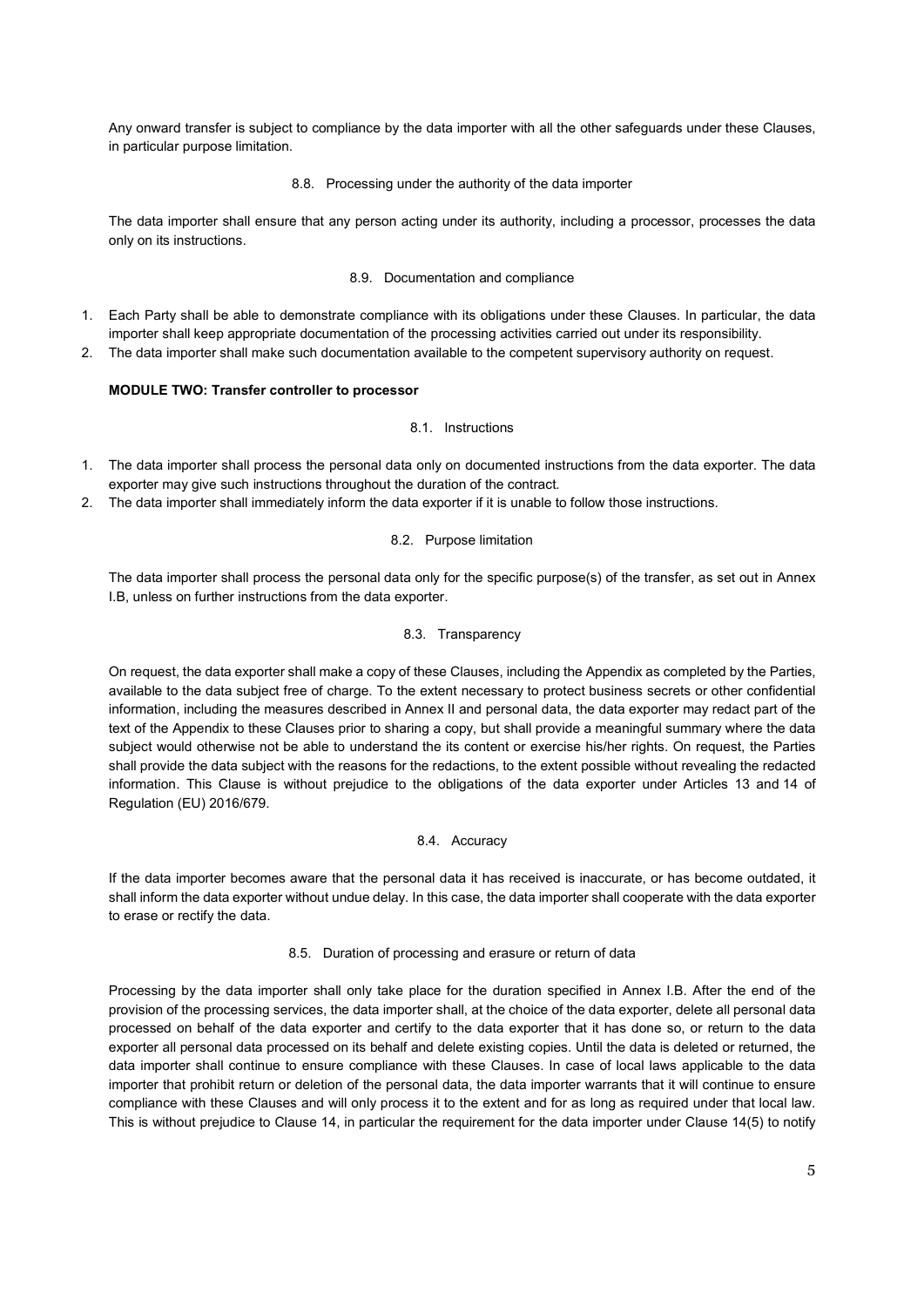the data exporter throughout the duration of the contract if it has reason to believe that it is or has become subject to laws or practices not in line with the requirements under Clause 14(1).

# 8.6. Security of processing

- 1. The data importer and, during transmission, also the data exporter shall implement appropriate technical and organisational measures to ensure the security of the data, including protection against a breach of security leading to accidental or unlawful destruction, loss, alteration, unauthorised disclosure or access to that data (hereinafter 'personal data breach'). In assessing the appropriate level of security, the Parties shall take due account of the state of the art, the costs of implementation, the nature, scope, context and purpose(s) of processing and the risks involved in the processing for the data subjects. The Parties shall in particular consider having recourse to encryption or pseudonymisation, including during transmission, where the purpose of processing can be fulfilled in that manner. In case of pseudonymisation, the additional information for attributing the personal data to a specific data subject shall, where possible, remain under the exclusive control of the data exporter. In complying with its obligations under this paragraph, the data importer shall at least implement the technical and organisational measures specified in Annex II. The data importer shall carry out regular checks to ensure that these measures continue to provide an appropriate level of security.
- 2. The data importer shall grant access to the personal data to members of its personnel only to the extent strictly necessary for the implementation, management and monitoring of the contract. It shall ensure that persons authorised to process the personal data have committed themselves to confidentiality or are under an appropriate statutory obligation of confidentiality.
- 3. In the event of a personal data breach concerning personal data processed by the data importer under these Clauses, the data importer shall take appropriate measures to address the breach, including measures to mitigate its adverse effects. The data importer shall also notify the data exporter without undue delay after having become aware of the breach. Such notification shall contain the details of a contact point where more information can be obtained, a description of the nature of the breach (including, where possible, categories and approximate number of data subjects and personal data records concerned), its likely consequences and the measures taken or proposed to address the breach including, where appropriate, measures to mitigate its possible adverse effects. Where, and in so far as, it is not possible to provide all information at the same time, the initial notification shall contain the information then available and further information shall, as it becomes available, subsequently be provided without undue delay.
- 4. The data importer shall cooperate with and assist the data exporter to enable the data exporter to comply with its obligations under Regulation (EU) 2016/679, in particular to notify the competent supervisory authority and the affected data subjects, taking into account the nature of processing and the information available to the data importer.

#### 8.7. Sensitive data

Where the transfer involves personal data revealing racial or ethnic origin, political opinions, religious or philosophical beliefs, or trade union membership, genetic data, or biometric data for the purpose of uniquely identifying a natural person, data concerning health or a person's sex life or sexual orientation, or data relating to criminal convictions and offences (hereinafter 'sensitive data'), the data importer shall apply the specific restrictions and/or additional safeguards described in Annex I.B.

### 8.8. Onward transfers

The data importer shall only disclose the personal data to a third party on documented instructions from the data exporter. In addition, the data may only be disclosed to a third party located outside the European Union<sup>4</sup> (in the same country as the data importer or in another third country, hereinafter 'onward transfer') if the third party is or agrees to be bound by these Clauses, under the appropriate Module, or if:

a. the onward transfer is to a country benefitting from an adequacy decision pursuant to Article 45 of Regulation (EU) 2016/679 that covers the onward transfer;

<sup>-</sup>4 The Agreement on the European Economic Area (EEA Agreement) provides for the extension of the European Union's internal market to the three EEA States Iceland, Liechtenstein and Norway. The Union data protection legislation, including Regulation (EU) 2016/679, is covered by the EEA Agreement and has been incorporated into Annex XI thereto. Therefore, any disclosure by the data importer to a third party located in the EEA does not qualify as an onward transfer for the purpose of these Clauses.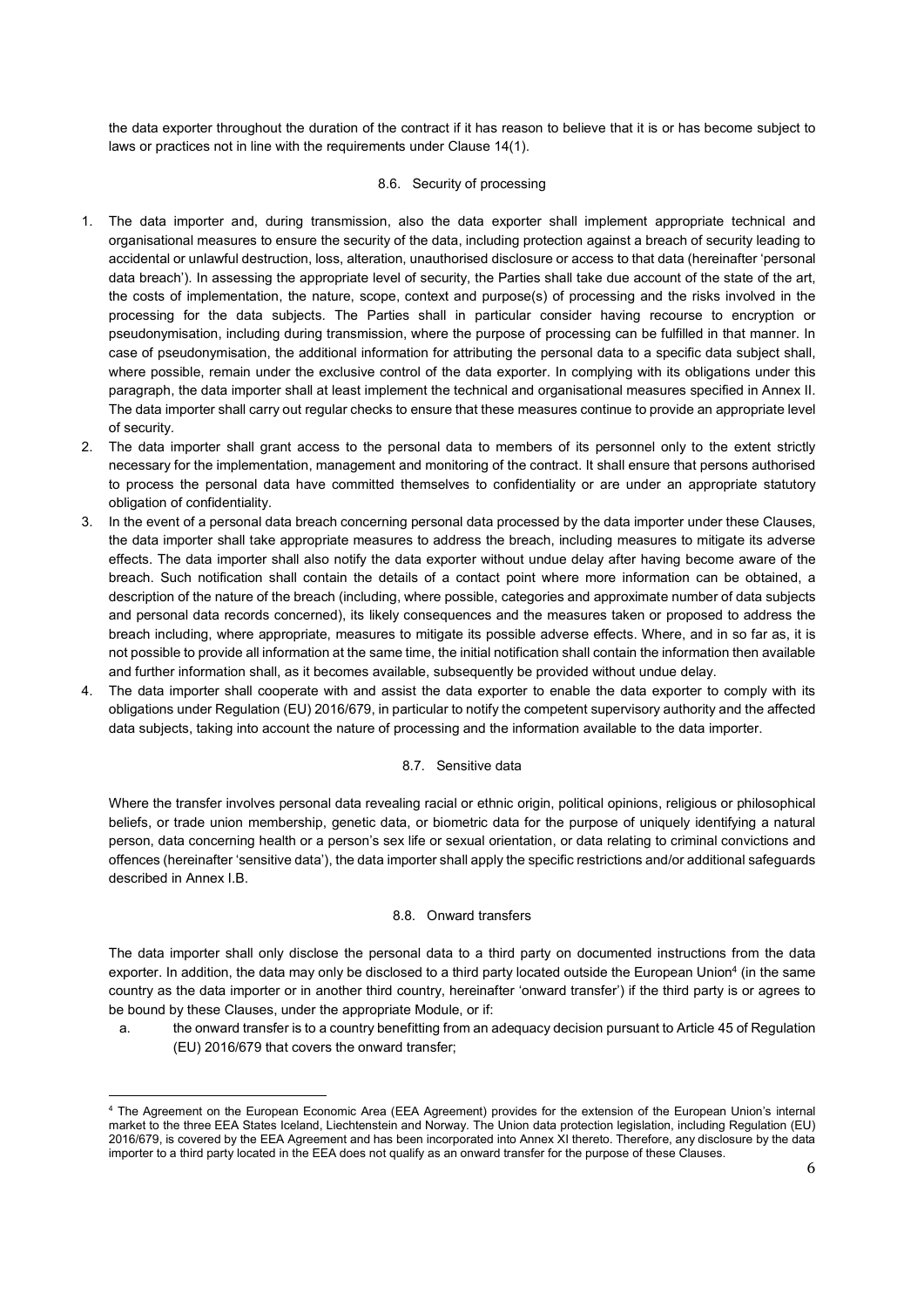- b. the third party otherwise ensures appropriate safeguards pursuant to Articles 46 or 47 Regulation of (EU) 2016/679 with respect to the processing in question;
- c. the onward transfer is necessary for the establishment, exercise or defence of legal claims in the context of specific administrative, regulatory or judicial proceedings; or
- d. the onward transfer is necessary in order to protect the vital interests of the data subject or of another natural person.

Any onward transfer is subject to compliance by the data importer with all the other safeguards under these Clauses, in particular purpose limitation.

### 8.9. Documentation and compliance

- 1. The data importer shall promptly and adequately deal with enquiries from the data exporter that relate to the processing under these Clauses.
- 2. The Parties shall be able to demonstrate compliance with these Clauses. In particular, the data importer shall keep appropriate documentation on the processing activities carried out on behalf of the data exporter.
- 3. The data importer shall make available to the data exporter all information necessary to demonstrate compliance with the obligations set out in these Clauses and at the data exporter's request, allow for and contribute to audits of the processing activities covered by these Clauses, at reasonable intervals or if there are indications of non-compliance. In deciding on a review or audit, the data exporter may take into account relevant certifications held by the data importer.
- 4. The data exporter may choose to conduct the audit by itself or mandate an independent auditor. Audits may include inspections at the premises or physical facilities of the data importer and shall, where appropriate, be carried out with reasonable notice.
- 5. The Parties shall make the information referred to in paragraphs (2) and (3), including the results of any audits, available to the competent supervisory authority on request.

# MODULE THREE: Transfer processor to processor

## 8.1. Instructions

- 1. The data exporter has informed the data importer that it acts as processor under the instructions of its controller(s), which the data exporter shall make available to the data importer prior to processing.
- 2. The data importer shall process the personal data only on documented instructions from the controller, as communicated to the data importer by the data exporter, and any additional documented instructions from the data exporter. Such additional instructions shall not conflict with the instructions from the controller. The controller or data exporter may give further documented instructions regarding the data processing throughout the duration of the contract.
- 3. The data importer shall immediately inform the data exporter if it is unable to follow those instructions. Where the data importer is unable to follow the instructions from the controller, the data exporter shall immediately notify the controller.
- 4. The data exporter warrants that it has imposed the same data protection obligations on the data importer as set out in the contract or other legal act under Union or Member State law between the controller and the data exporter<sup>5</sup> .

#### 8.2. Purpose limitation

The data importer shall process the personal data only for the specific purpose(s) of the transfer, as set out in Annex I.B., unless on further instructions from the controller, as communicated to the data importer by the data exporter, or from the data exporter.

#### 8.3. Transparency

On request, the data exporter shall make a copy of these Clauses, including the Appendix as completed by the Parties, available to the data subject free of charge. To the extent necessary to protect business secrets or other confidential information, including personal data, the data exporter may redact part of the text of the Appendix prior to sharing a

<sup>-</sup><sup>5</sup> See Article 28(4) of Regulation (EU) 2016/679 and, where the controller is an EU institution or body, Article 29(4) of Regulation (EU) 2018/1725.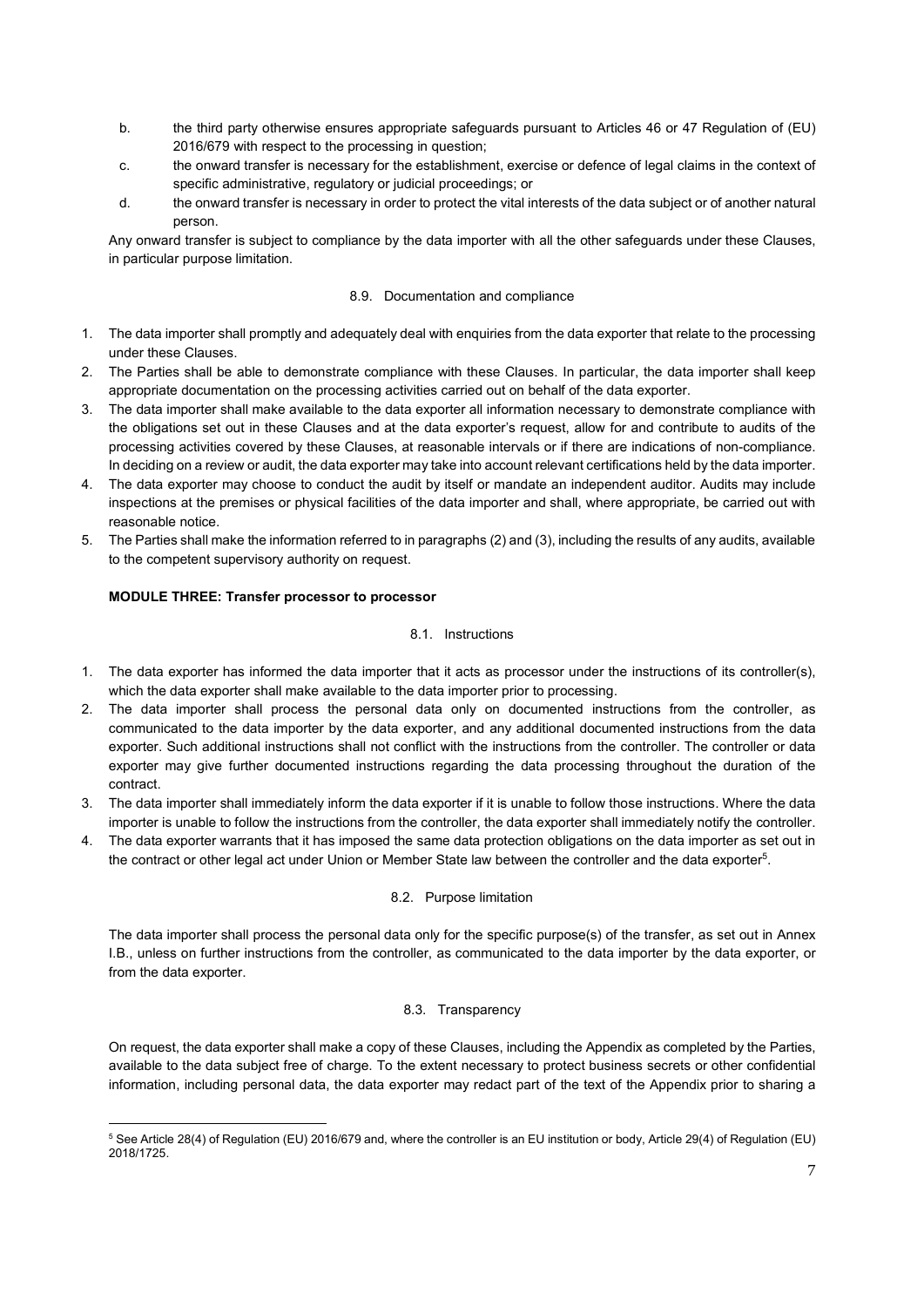copy, but shall provide a meaningful summary where the data subject would otherwise not be able to understand its content or exercise his/her rights. On request, the Parties shall provide the data subject with the reasons for the redactions, to the extent possible without revealing the redacted information.

# 8.4. Accuracy

If the data importer becomes aware that the personal data it has received is inaccurate, or has become outdated, it shall inform the data exporter without undue delay. In this case, the data importer shall cooperate with the data exporter to rectify or erase the data.

#### 8.5. Duration of processing and erasure or return of data

Processing by the data importer shall only take place for the duration specified in Annex I.B. After the end of the provision of the processing services, the data importer shall, at the choice of the data exporter, delete all personal data processed on behalf of the controller and certify to the data exporter that it has done so, or return to the data exporter all personal data processed on its behalf and delete existing copies. Until the data is deleted or returned, the data importer shall continue to ensure compliance with these Clauses. In case of local laws applicable to the data importer that prohibit return or deletion of the personal data, the data importer warrants that it will continue to ensure compliance with these Clauses and will only process it to the extent and for as long as required under that local law. This is without prejudice to Clause 14, in particular the requirement for the data importer under Clause 14(5) to notify the data exporter throughout the duration of the contract if it has reason to believe that it is or has become subject to laws or practices not in line with the requirements under Clause 14(1).

#### 8.6. Security of processing

- 1. The data importer and, during transmission, also the data exporter shall implement appropriate technical and organisational measures to ensure the security of the data, including protection against a breach of security leading to accidental or unlawful destruction, loss, alteration, unauthorised disclosure or access to that data (hereinafter 'personal data breach'). In assessing the appropriate level of security, they shall take due account of the state of the art, the costs of implementation, the nature, scope, context and purpose(s) of processing and the risks involved in the processing for the data subject. The Parties shall in particular consider having recourse to encryption or pseudonymisation, including during transmission, where the purpose of processing can be fulfilled in that manner. In case of pseudonymisation, the additional information for attributing the personal data to a specific data subject shall, where possible, remain under the exclusive control of the data exporter or the controller. In complying with its obligations under this paragraph, the data importer shall at least implement the technical and organisational measures specified in Annex II. The data importer shall carry out regular checks to ensure that these measures continue to provide an appropriate level of security.
- 2. The data importer shall grant access to the data to members of its personnel only to the extent strictly necessary for the implementation, management and monitoring of the contract. It shall ensure that persons authorised to process the personal data have committed themselves to confidentiality or are under an appropriate statutory obligation of confidentiality.
- 3. In the event of a personal data breach concerning personal data processed by the data importer under these Clauses, the data importer shall take appropriate measures to address the breach, including measures to mitigate its adverse effects. The data importer shall also notify, without undue delay, the data exporter and, where appropriate and feasible, the controller after having become aware of the breach. Such notification shall contain the details of a contact point where more information can be obtained, a description of the nature of the breach (including, where possible, categories and approximate number of data subjects and personal data records concerned), its likely consequences and the measures taken or proposed to address the data breach, including measures to mitigate its possible adverse effects. Where, and in so far as, it is not possible to provide all information at the same time, the initial notification shall contain the information then available and further information shall, as it becomes available, subsequently be provided without undue delay.
- 4. The data importer shall cooperate with and assist the data exporter to enable the data exporter to comply with its obligations under Regulation (EU) 2016/679, in particular to notify its controller so that the latter may in turn notify the competent supervisory authority and the affected data subjects, taking into account the nature of processing and the information available to the data importer.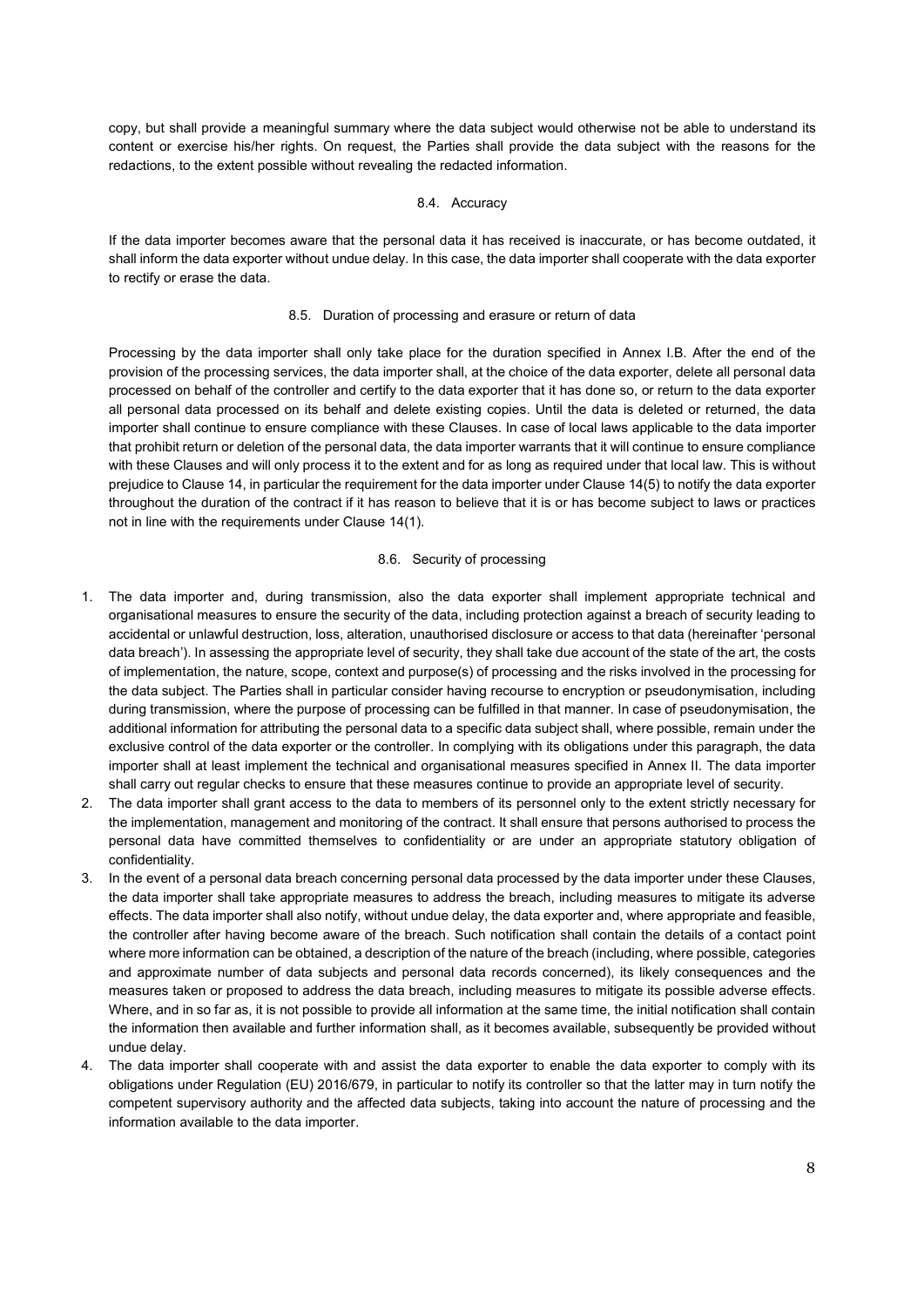#### 8.7. Sensitive data

Where the transfer involves personal data revealing racial or ethnic origin, political opinions, religious or philosophical beliefs, or trade union membership, genetic data, or biometric data for the purpose of uniquely identifying a natural person, data concerning health or a person's sex life or sexual orientation, or data relating to criminal convictions and offences (hereinafter 'sensitive data'), the data importer shall apply the specific restrictions and/or additional safeguards set out in Annex I.B.

#### 8.8. Onward transfers

The data importer shall only disclose the personal data to a third party on documented instructions from the controller, as communicated to the data importer by the data exporter. In addition, the data may only be disclosed to a third party located outside the European Union<sup>6</sup> (in the same country as the data importer or in another third country, hereinafter 'onward transfer') if the third party is or agrees to be bound by these Clauses, under the appropriate Module, or if:

- a. the onward transfer is to a country benefitting from an adequacy decision pursuant to Article 45 of Regulation (EU) 2016/679 that covers the onward transfer;
- b. the third party otherwise ensures appropriate safeguards pursuant to Articles 46 or 47 of Regulation (EU) 2016/679;
- c. the onward transfer is necessary for the establishment, exercise or defence of legal claims in the context of specific administrative, regulatory or judicial proceedings; or
- d. the onward transfer is necessary in order to protect the vital interests of the data subject or of another natural person.

Any onward transfer is subject to compliance by the data importer with all the other safeguards under these Clauses, in particular purpose limitation.

#### 8.9. Documentation and compliance

- 1. The data importer shall promptly and adequately deal with enquiries from the data exporter or the controller that relate to the processing under these Clauses.
- 2. The Parties shall be able to demonstrate compliance with these Clauses. In particular, the data importer shall keep appropriate documentation on the processing activities carried out on behalf of the controller.
- 3. The data importer shall make all information necessary to demonstrate compliance with the obligations set out in these Clauses available to the data exporter, which shall provide it to the controller.
- 4. The data importer shall allow for and contribute to audits by the data exporter of the processing activities covered by these Clauses, at reasonable intervals or if there are indications of non-compliance. The same shall apply where the data exporter requests an audit on instructions of the controller. In deciding on an audit, the data exporter may take into account relevant certifications held by the data importer.
- 5. Where the audit is carried out on the instructions of the controller, the data exporter shall make the results available to the controller.
- 6. The data exporter may choose to conduct the audit by itself or mandate an independent auditor. Audits may include inspections at the premises or physical facilities of the data importer and shall, where appropriate, be carried out with reasonable notice.
- 7. The Parties shall make the information referred to in paragraphs (2) and (3), including the results of any audits, available to the competent supervisory authority on request..

#### MODULE FOUR: Transfer processor to controller

-

#### 8.1. Instructions

1. The data exporter shall process the personal data only on documented instructions from the data importer acting as its controller.

<sup>&</sup>lt;sup>6</sup> The Agreement on the European Economic Area (EEA Agreement) provides for the extension of the European Union's internal market to the three EEA States Iceland, Liechtenstein and Norway. The Union data protection legislation, including Regulation (EU) 2016/679, is covered by the EEA Agreement and has been incorporated into Annex XI thereto. Therefore, any disclosure by the data importer to a third party located in the EEA does not qualify as an onward transfer for the purposes of these Clauses.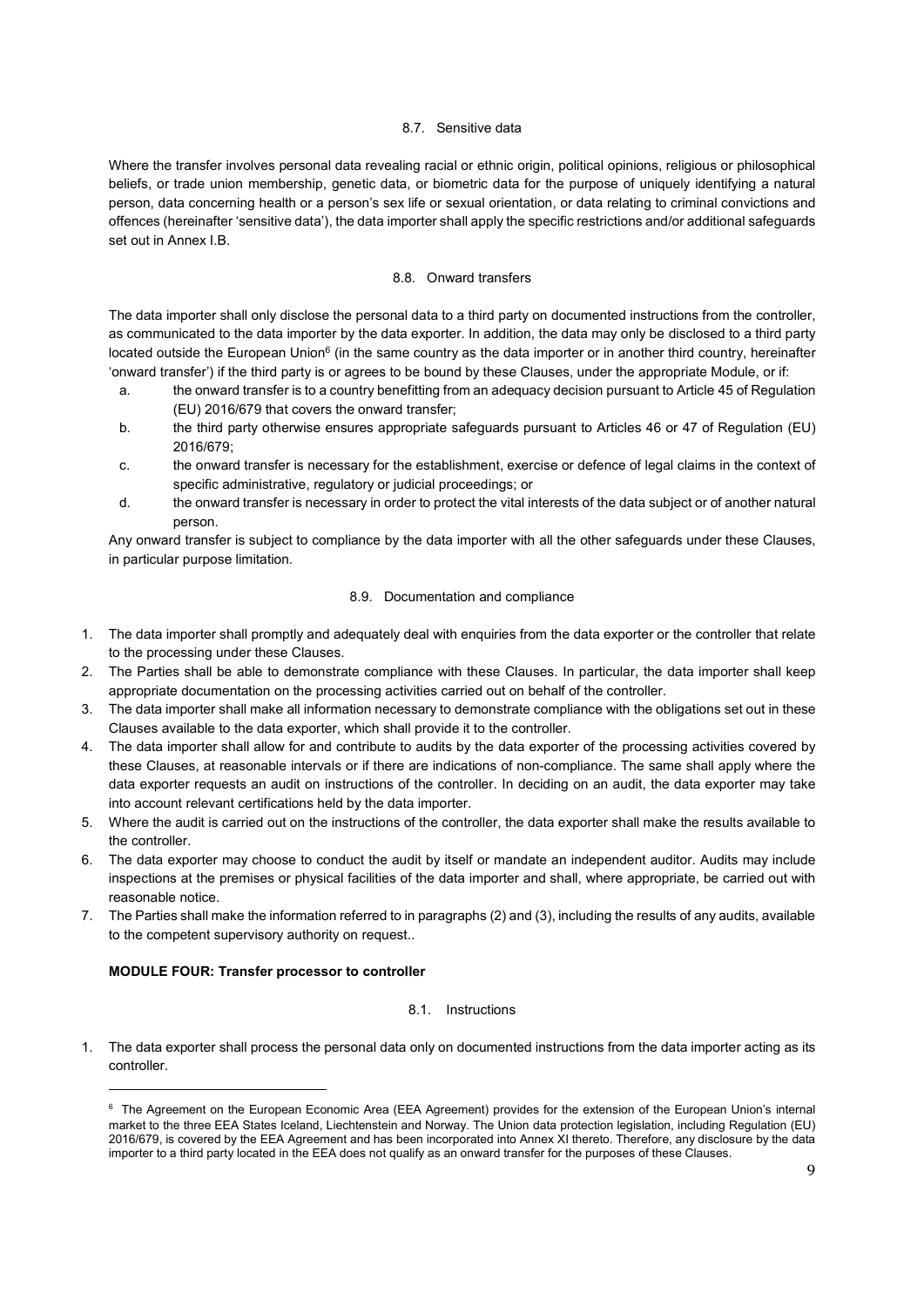- 2. The data exporter shall immediately inform the data importer if it is unable to follow those instructions, including if such instructions infringe Regulation (EU) 2016/679 or other Union or Member State data protection law.
- 3. The data importer shall refrain from any action that would prevent the data exporter from fulfilling its obligations under Regulation (EU) 2016/679, including in the context of sub-processing or as regards cooperation with competent supervisory authorities.
- 4. After the end of the provision of the processing services, the data exporter shall, at the choice of the data importer, delete all personal data processed on behalf of the data importer and certify to the data importer that it has done so, or return to the data importer all personal data processed on its behalf and delete existing copies.

# 8.2. Security of processing

- 1. The Parties shall implement appropriate technical and organisational measures to ensure the security of the data, including during transmission, and protection against a breach of security leading to accidental or unlawful destruction, loss, alteration, unauthorised disclosure or access (hereinafter 'personal data breach'). In assessing the appropriate level of security, they shall take due account of the state of the art, the costs of implementation, the nature of the personal data<sup>7</sup>, the nature, scope, context and purpose(s) of processing and the risks involved in the processing for the data subjects, and in particular consider having recourse to encryption or pseudonymisation, including during transmission, where the purpose of processing can be fulfilled in that manner..
- 2. The data exporter shall assist the data importer in ensuring appropriate security of the data in accordance with paragraph (1). In case of a personal data breach concerning the personal data processed by the data exporter under these Clauses, the data exporter shall notify the data importer without undue delay after becoming aware of it and assist the data importer in addressing the breach..
- 3. The data exporter shall ensure that persons authorised to process the personal data have committed themselves to confidentiality or are under an appropriate statutory obligation of confidentiality.

#### 8.3. Documentation and compliance

- 1. The Parties shall be able to demonstrate compliance with these Clauses.
- 2. The data exporter shall make available to the data importer all information necessary to demonstrate compliance with its obligations under these Clauses and allow for and contribute to audits.

# Clause 9 Use of sub-processors

# MODULE TWO: Transfer controller to processor

1. OPTION 1: SPECIFIC PRIOR AUTHORISATION The data importer shall not sub-contract any of its processing activities performed on behalf of the data exporter under these Clauses to a sub-processor without the data exporter's prior specific written authorisation. The data importer shall submit the request for specific authorisation at least 7 days prior to the engagement of the sub-processor, together with the information necessary to enable the data exporter to decide on the authorisation. The list of sub-processors already authorised by the data exporter can be found in Annex III. The Parties shall keep Annex III up to date.

OPTION 2: GENERAL WRITTEN AUTHORISATION The data importer has the data exporter's general authorisation for the engagement of sub-processor(s) from an agreed list. The data importer shall specifically inform the data exporter in writing of any intended changes to that list through the addition or replacement of sub-processors at least 7 days in advance, thereby giving the data exporter sufficient time to be able to object to such changes prior to the engagement of the sub-processor(s). The data importer shall provide the data exporter with the information necessary to enable the data exporter to exercise its right to object.

2. Where the data importer engages a sub-processor to carry out specific processing activities (on behalf of the data exporter), it shall do so by way of a written contract that provides for, in substance, the same data protection obligations as those binding the data importer under these Clauses, including in terms of third-party beneficiary rights for data

<sup>-</sup> $^7$  This includes whether the transfer and further processing involves personal data revealing racial or ethnic origin, political opinions, religious or philosophical beliefs, or trade union membership, genetic data or biometric data for the purpose of uniquely identifying a natural person, data concerning health or a person's sex life or sexual orientation, or data relating to criminal convictions or offences.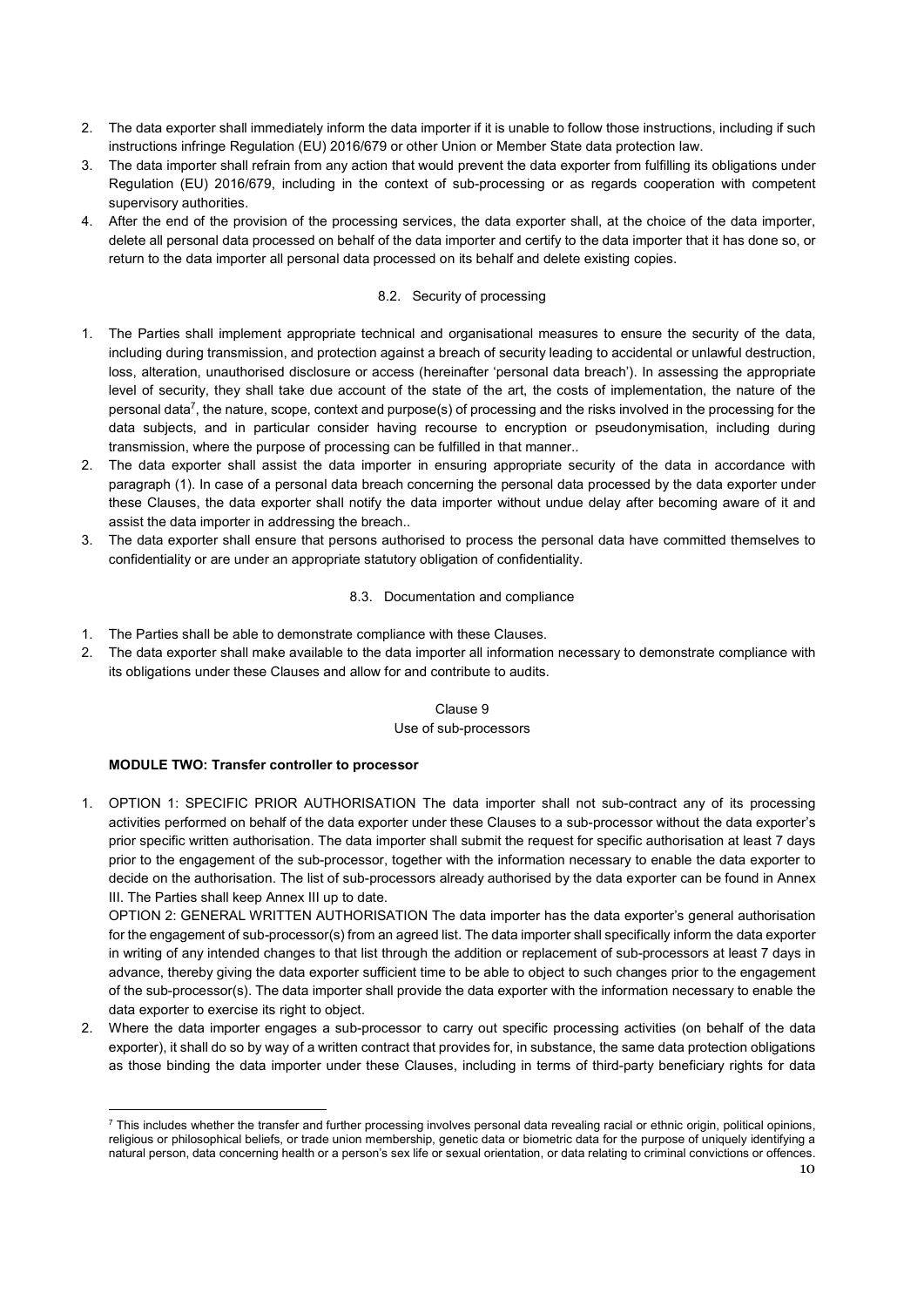subjects<sup>8</sup>. The Parties agree that, by complying with this Clause, the data importer fulfils its obligations under Clause 8.8. The data importer shall ensure that the sub-processor complies with the obligations to which the data importer is subject pursuant to these Clauses.

- 3. The data importer shall provide, at the data exporter's request, a copy of such a sub-processor agreement and any subsequent amendments to the data exporter. To the extent necessary to protect business secrets or other confidential information, including personal data, the data importer may redact the text of the agreement prior to sharing a copy..
- 4. The data importer shall remain fully responsible to the data exporter for the performance of the sub-processor's obligations under its contract with the data importer. The data importer shall notify the data exporter of any failure by the sub-processor to fulfil its obligations under that contract.
- 5. The data importer shall agree a third-party beneficiary clause with the sub-processor whereby in the event the data importer has factually disappeared, ceased to exist in law or has become insolvent – the data exporter shall have the right to terminate the sub-processor contract and to instruct the sub-processor to erase or return the personal data.

#### MODULE THREE: Transfer processor to processor

- 1. OPTION 1: SPECIFIC PRIOR AUTHORISATION The data importer shall not sub-contract any of its processing activities performed on behalf of the data exporter under these Clauses to a sub-processor without the prior specific written authorisation of the controller. The data importer shall submit the request for specific authorisation at least [Specify time period] prior to the engagement of the sub-processor, together with the information necessary to enable the controller to decide on the authorisation. It shall inform the data exporter of such engagement. The list of subprocessors already authorised by the controller can be found in Annex III. The Parties shall keep Annex III up to date. OPTION 2: GENERAL WRITTEN AUTHORISATION The data importer has the controller's general authorisation for the engagement of sub-processor(s) from an agreed list. The data importer shall specifically inform the controller in writing of any intended changes to that list through the addition or replacement of sub-processors at least [Specify time period] in advance, thereby giving the controller sufficient time to be able to object to such changes prior to the engagement of the sub-processor(s). The data importer shall provide the controller with the information necessary to enable the controller to exercise its right to object. The data importer shall inform the data exporter of the engagement of the sub-processor(s).
- 2. Where the data importer engages a sub-processor to carry out specific processing activities (on behalf of the controller), it shall do so by way of a written contract that provides for, in substance, the same data protection obligations as those binding the data importer under these Clauses, including in terms of third-party beneficiary rights for data subjects<sup>9</sup>. The Parties agree that, by complying with this Clause, the data importer fulfils its obligations under Clause 8.8. The data importer shall ensure that the sub-processor complies with the obligations to which the data importer is subject pursuant to these Clauses.
- 3. The data importer shall provide, at the data exporter's or controller's request, a copy of such a sub-processor agreement and any subsequent amendments. To the extent necessary to protect business secrets or other confidential information, including personal data, the data importer may redact the text of the agreement prior to sharing a copy.
- 4. The data importer shall remain fully responsible to the data exporter for the performance of the sub-processor's obligations under its contract with the data importer. The data importer shall notify the data exporter of any failure by the sub-processor to fulfil its obligations under that contract.
- 5. The data importer shall agree a third-party beneficiary clause with the sub-processor whereby in the event the data importer has factually disappeared, ceased to exist in law or has become insolvent – the data exporter shall have the right to terminate the sub-processor contract and to instruct the sub-processor to erase or return the personal data.

#### Clause 10

#### Data subject rights

#### MODULE ONE: Transfer controller to controller

-

1. The data importer, where relevant with the assistance of the data exporter, shall deal with any enquiries and requests it receives from a data subject relating to the processing of his/her personal data and the exercise of his/her rights

<sup>&</sup>lt;sup>8</sup> This requirement may be satisfied by the sub-processor acceding to these Clauses under the appropriate Module, in accordance with Clause 7.

<sup>&</sup>lt;sup>9</sup> This requirement may be satisfied by the sub-processor acceding to these Clauses under the appropriate Module, in accordance with Clause 7.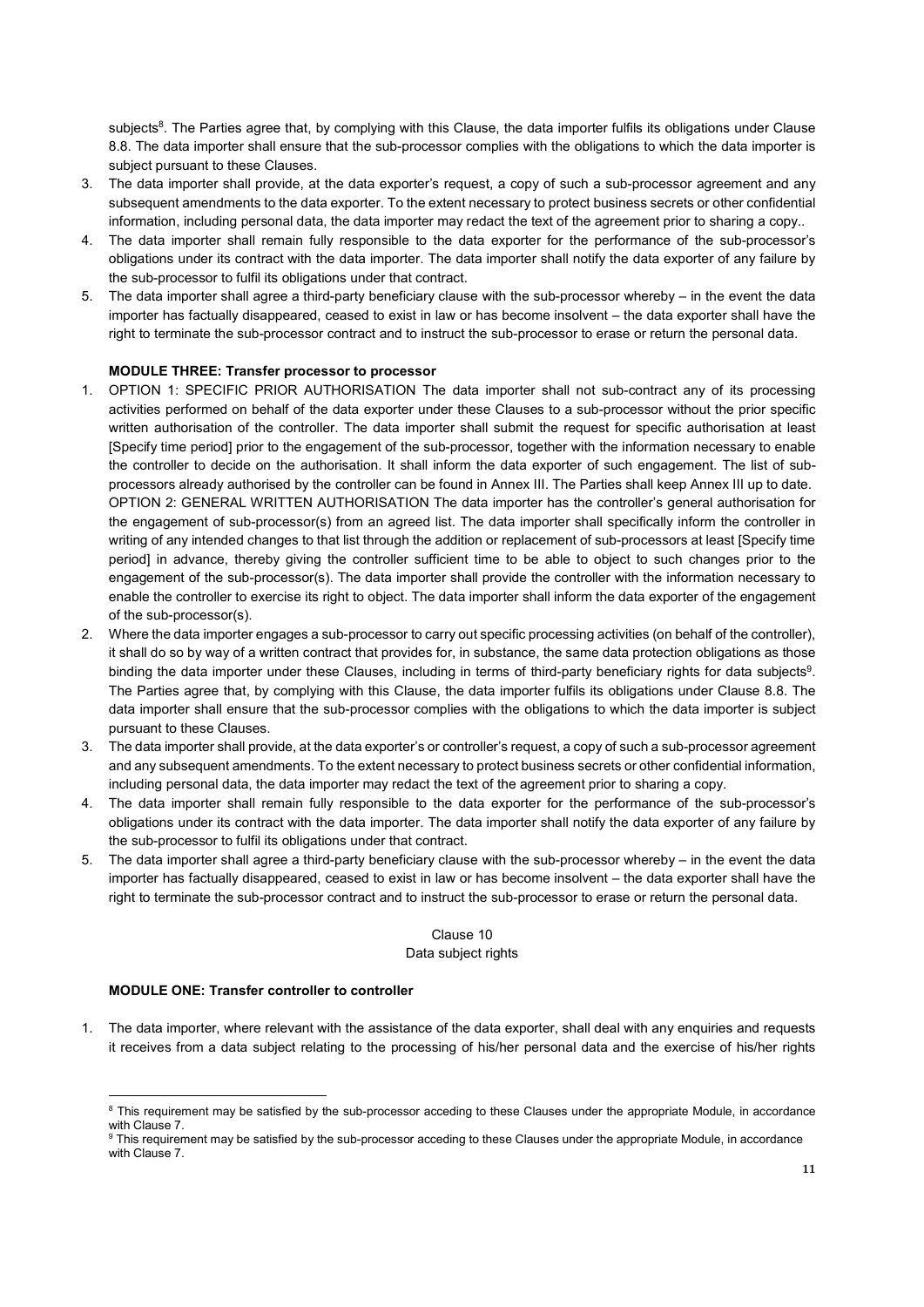under these Clauses without undue delay and at the latest within one month of the receipt of the enquiry or request.<sup>10</sup> The data importer shall take appropriate measures to facilitate such enquiries, requests and the exercise of data subject rights. Any information provided to the data subject shall be in an intelligible and easily accessible form, using clear and plain language.

- 2. In particular, upon request by the data subject the data importer shall, free of charge:
	- a. provide confirmation to the data subject as to whether personal data concerning him/her is being processed and, where this is the case, a copy of the data relating to him/her and the information in Annex I; if personal data has been or will be onward transferred, provide information on recipients or categories of recipients (as appropriate with a view to providing meaningful information) to which the personal data has been or will be onward transferred, the purpose of such onward transfers and their ground pursuant to Clause 8.7; and provide information on the right to lodge a complaint with a supervisory authority in accordance with Clause 12(3)(a);
	- b. rectify inaccurate or incomplete data concerning the data subject;
	- c. erase personal data concerning the data subject if such data is being or has been processed in violation of any of these Clauses ensuring third-party beneficiary rights, or if the data subject withdraws the consent on which the processing is based.
- 3. Where the data importer processes the personal data for direct marketing purposes, it shall cease processing for such purposes if the data subject objects to it.
- 4. The data importer shall not make a decision based solely on the automated processing of the personal data transferred (hereinafter 'automated decision'), which would produce legal effects concerning the data subject or similarly significantly affect him/her, unless with the explicit consent of the data subject or if authorised to do so under the laws of the country of destination, provided that such laws lays down suitable measures to safeguard the data subject's rights and legitimate interests. In this case, the data importer shall, where necessary in cooperation with the data exporter:
	- a. inform the data subject about the envisaged automated decision, the envisaged consequences and the logic involved; and
	- b. implement suitable safeguards, at least by enabling the data subject to contest the decision, express his/her point of view and obtain review by a human being.
- 5. Where requests from a data subject are excessive, in particular because of their repetitive character, the data importer may either charge a reasonable fee taking into account the administrative costs of granting the request or refuse to act on the request.
- 6. The data importer may refuse a data subject's request if such refusal is allowed under the laws of the country of destination and is necessary and proportionate in a democratic society to protect one of the objectives listed in Article 23(1) of Regulation (EU) 2016/679.
- 7. If the data importer intends to refuse a data subject's request, it shall inform the data subject of the reasons for the refusal and the possibility of lodging a complaint with the competent supervisory authority and/or seeking judicial redress.

# MODULE TWO: Transfer controller to processor

- 1. The data importer shall promptly notify the data exporter of any request it has received from a data subject. It shall not respond to that request itself unless it has been authorised to do so by the data exporter.
- 2. The data importer shall assist the data exporter in fulfilling its obligations to respond to data subjects' requests for the exercise of their rights under Regulation (EU) 2016/679. In this regard, the Parties shall set out in Annex II the appropriate technical and organisational measures, taking into account the nature of the processing, by which the assistance shall be provided, as well as the scope and the extent of the assistance required.
- 3. In fulfilling its obligations under paragraphs (1) and (2), the data importer shall comply with the instructions from the data exporter.

# MODULE THREE: Transfer processor to processor

<sup>-</sup> $10$  That period may be extended by a maximum of two more months, to the extent necessary taking into account the complexity and number of requests. The data importer shall duly and promptly inform the data subject of any such extension.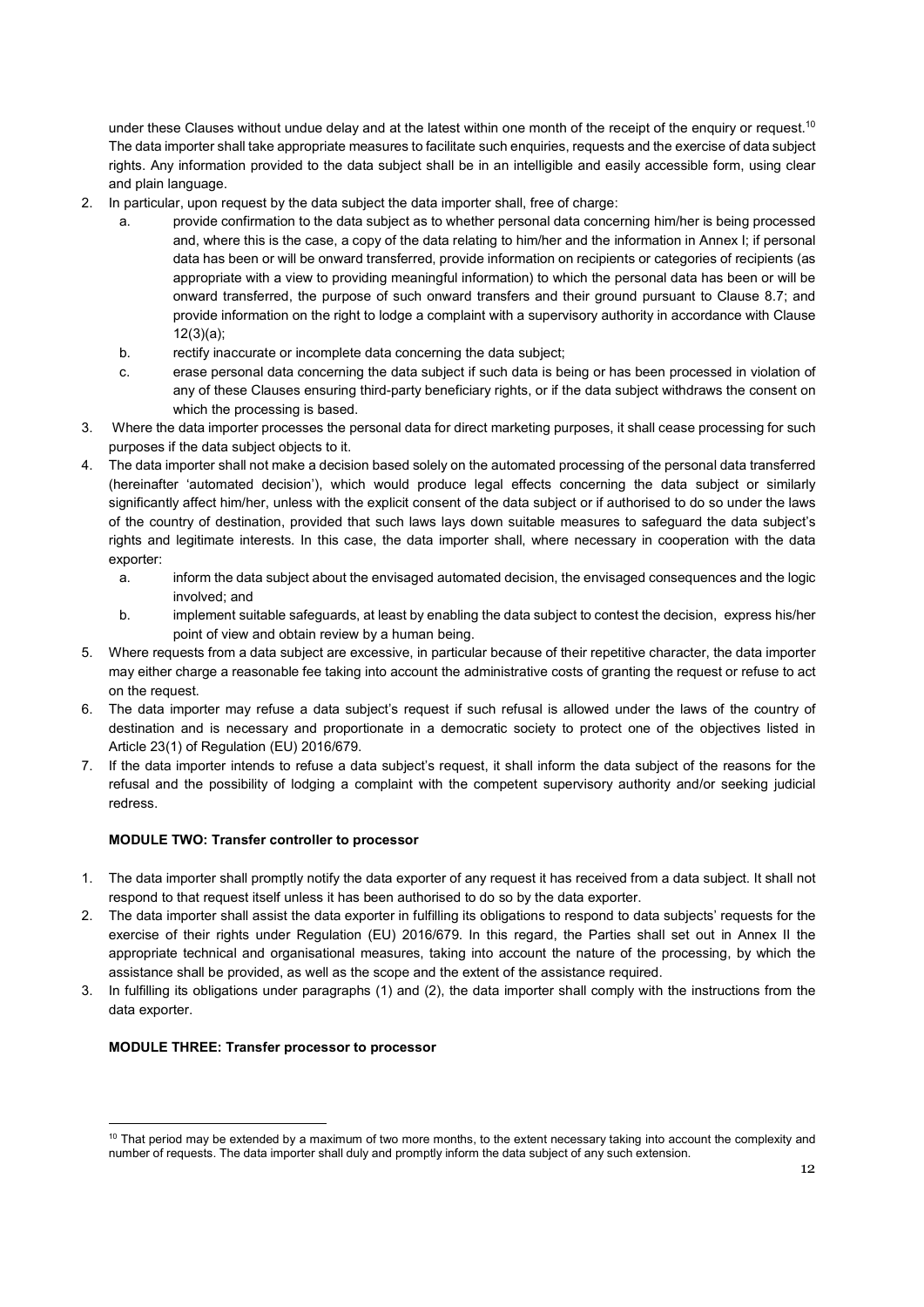- 1. The data importer shall promptly notify the data exporter and, where appropriate, the controller of any request it has received from a data subject, without responding to that request unless it has been authorised to do so by the controller.
- 2. The data importer shall assist, where appropriate in cooperation with the data exporter, the controller in fulfilling its obligations to respond to data subjects' requests for the exercise of their rights under Regulation (EU) 2016/679 or Regulation (EU) 2018/1725, as applicable. In this regard, the Parties shall set out in Annex II the appropriate technical and organisational measures, taking into account the nature of the processing, by which the assistance shall be provided, as well as the scope and the extent of the assistance required.
- 3. In fulfilling its obligations under paragraphs (1) and (2), the data importer shall comply with the instructions from the controller, as communicated by the data exporter.

# MODULE FOUR: Transfer processor to controller

The Parties shall assist each other in responding to enquiries and requests made by data subjects under the local law applicable to the data importer or, for data processing by the data exporter in the EU, under Regulation (EU) 2016/679.

# Clause 11 Redress

1. The data importer shall inform data subjects in a transparent and easily accessible format, through individual notice or on its website, of a contact point authorised to handle complaints. It shall deal promptly with any complaints it receives from a data subject.

[OPTION: The data importer agrees that data subjects may also lodge a complaint with an independent dispute resolution body<sup>11</sup> at no cost to the data subject. It shall inform the data subjects, in the manner set out in paragraph  $(1)$ , of such redress mechanism and that they are not required to use it, or follow a particular sequence in seeking redress.]

# MODULE ONE: Transfer controller to controller MODULE TWO: Transfer controller to processor MODULE THREE: Transfer processor to processor

- 2. In case of a dispute between a data subject and one of the Parties as regards compliance with these Clauses, that Party shall use its best efforts to resolve the issue amicably in a timely fashion. The Parties shall keep each other informed about such disputes and, where appropriate, cooperate in resolving them.
- 3. Where the data subject invokes a third-party beneficiary right pursuant to Clause 3, the data importer shall accept the decision of the data subject to:
	- a. lodge a complaint with the supervisory authority in the Member State of his/her habitual residence or place of work, or the competent supervisory authority pursuant to Clause 13;
	- b. refer the dispute to the competent courts within the meaning of Clause 18.
- 4. The Parties accept that the data subject may be represented by a not-for-profit body, organisation or association under the conditions set out in Article 80(1) of Regulation (EU) 2016/679.
- 5. The data importer shall abide by a decision that is binding under the applicable EU or Member State law.
- 6. The data importer agrees that the choice made by the data subject will not prejudice his/her substantive and procedural rights to seek remedies in accordance with applicable laws.

# Clause 12 Liability

# MODULE ONE: Transfer controller to controller MODULE FOUR: Transfer processor to controller

-

1. Each Party shall be liable to the other Party/ies for any damages it causes the other Party/ies by any breach of these Clauses.

<sup>&</sup>lt;sup>11</sup> The data importer may offer independent dispute resolution through an arbitration body only if it is established in a country that has ratified the New York Convention on Enforcement of Arbitration Awards.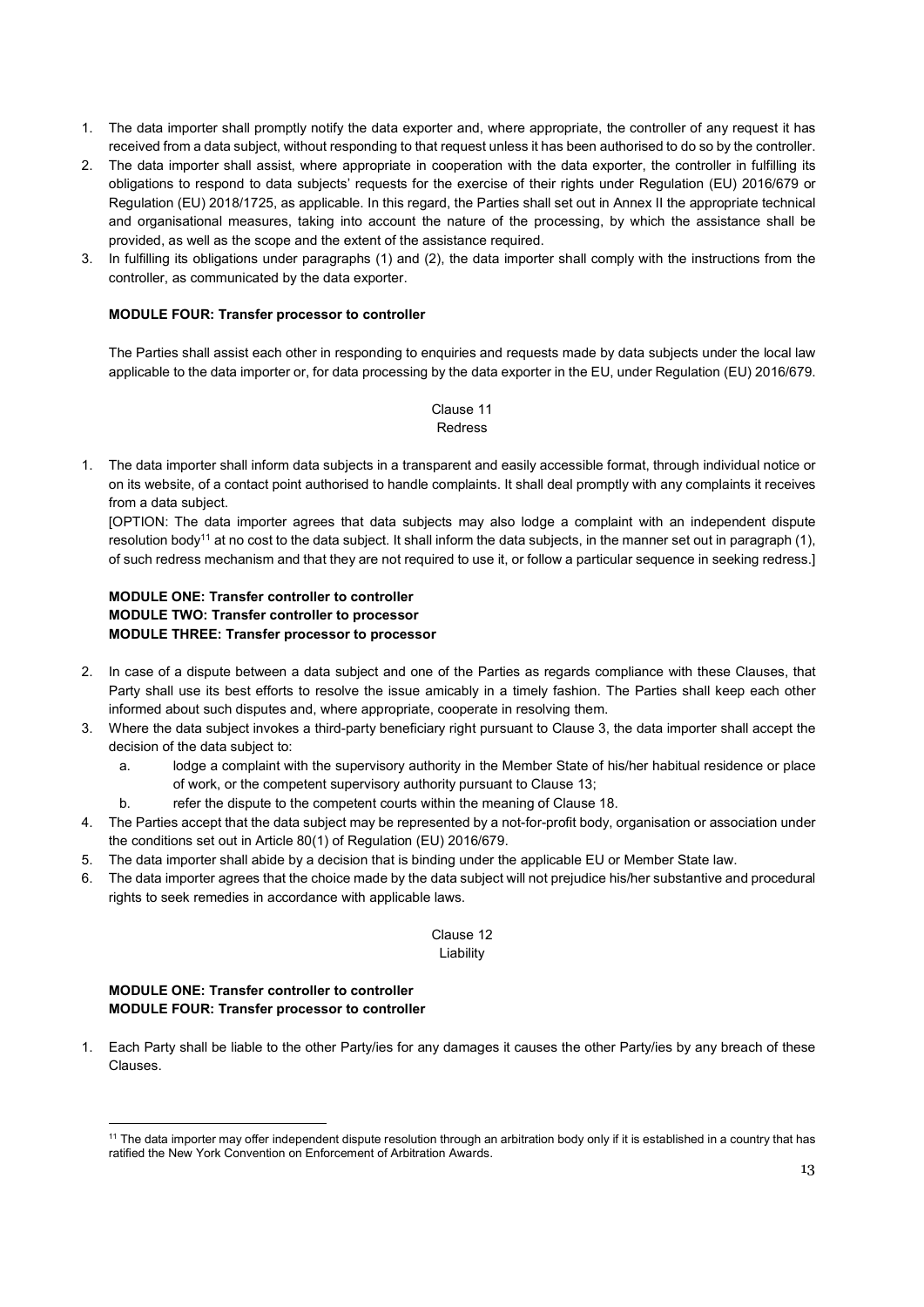- 2. Each Party shall be liable to the data subject, and the data subject shall be entitled to receive compensation, for any material or non-material damages that the Party causes the data subject by breaching the third-party beneficiary rights under these Clauses. This is without prejudice to the liability of the data exporter under Regulation (EU) 2016/679.
- 3. Where more than one Party is responsible for any damage caused to the data subject as a result of a breach of these Clauses, all responsible Parties shall be jointly and severally liable and the data subject is entitled to bring an action in court against any of these Parties.
- 4. The Parties agree that if one Party is held liable under paragraph (3), it shall be entitled to claim back from the other Party/ies that part of the compensation corresponding to its/their responsibility for the damage.
- 5. The data importer may not invoke the conduct of a processor or sub-processor to avoid its own liability..

# MODULE TWO: Transfer controller to processor MODULE THREE: Transfer processor to processor

- 1. Each Party shall be liable to the other Party/ies for any damages it causes the other Party/ies by any breach of these Clauses.
- 2. The data importer shall be liable to the data subject, and the data subject shall be entitled to receive compensation, for any material or non-material damages the data importer or its sub-processor causes the data subject by breaching the third-party beneficiary rights under these Clauses.
- 3. Notwithstanding paragraph (2), the data exporter shall be liable to the data subject, and the data subject shall be entitled to receive compensation, for any material or non-material damages the data exporter or the data importer (or its subprocessor) causes the data subject by breaching the third-party beneficiary rights under these Clauses. This is without prejudice to the liability of the data exporter and, where the data exporter is a processor acting on behalf of a controller, to the liability of the controller under Regulation (EU) 2016/679 or Regulation (EU) 2018/1725, as applicable.
- 4. The Parties agree that if the data exporter is held liable under paragraph (c) for damages caused by the data importer (or its sub-processor), it shall be entitled to claim back from the data importer that part of the compensation corresponding to the data importer's responsibility for the damage.
- 5. Where more than one Party is responsible for any damage caused to the data subject as a result of a breach of these Clauses, all responsible Parties shall be jointly and severally liable and the data subject is entitled to bring an action in court against any of these Parties.
- 6. Where more than one Party is responsible for any damage caused to the data subject as a result of a breach of these Clauses, all responsible Parties shall be jointly and severally liable and the data subject is entitled to bring an action in court against any of these Parties.
- 7. The data importer may not invoke the conduct of a sub-processor to avoid its own liability.

Clause 13

Supervision

# MODULE ONE: Transfer controller to controller MODULE TWO: Transfer controller to processor MODULE THREE: Transfer processor to processor

1. [Where the data exporter is established in an EU Member State:] The supervisory authority with responsibility for ensuring compliance by the data exporter with Regulation (EU) 2016/679 as regards the data transfer, as indicated in Annex I.C, shall act as competent supervisory authority.

[Where the data exporter is not established in an EU Member State, but falls within the territorial scope of application of Regulation (EU) 2016/679 in accordance with its Article 3(2) and has appointed a representative pursuant to Article 27(1) of Regulation (EU) 2016/679:] The supervisory authority of the Member State in which the representative within the meaning of Article 27(1) of Regulation (EU) 2016/679 is established, as indicated in Annex I.C, shall act as competent supervisory authority.

[Where the data exporter is not established in an EU Member State, but falls within the territorial scope of application of Regulation (EU) 2016/679 in accordance with its Article 3(2) without however having to appoint a representative pursuant to Article 27(2) of Regulation (EU) 2016/679:] The supervisory authority of one of the Member States in which the data subjects whose personal data is transferred under these Clauses in relation to the offering of goods or services to them, or whose behaviour is monitored, are located, as indicated in Annex I.C, shall act as competent supervisory authority.

2. The data importer agrees to submit itself to the jurisdiction of and cooperate with the competent supervisory authority in any procedures aimed at ensuring compliance with these Clauses. In particular, the data importer agrees to respond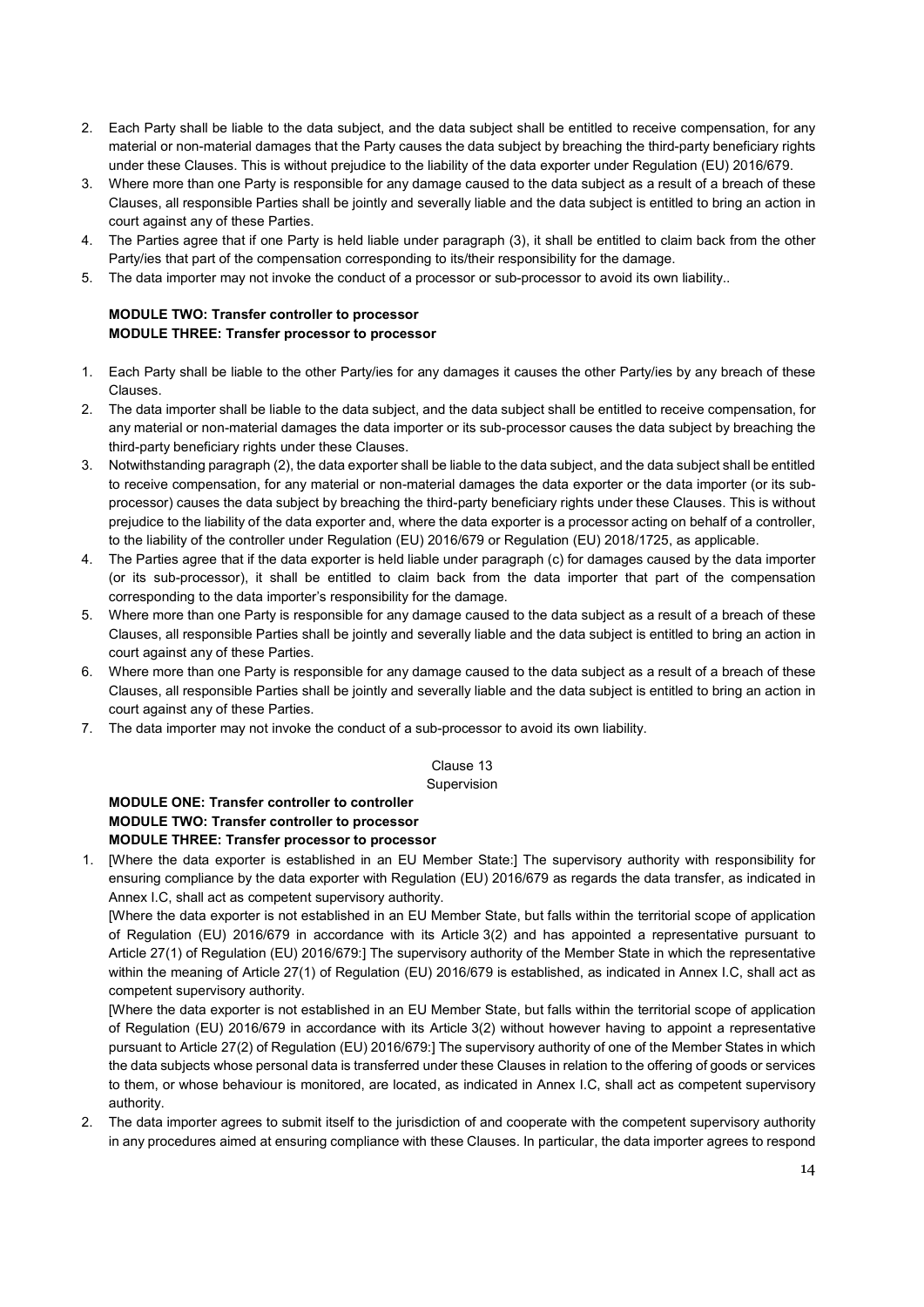to enquiries, submit to audits and comply with the measures adopted by the supervisory authority, including remedial and compensatory measures. It shall provide the supervisory authority with written confirmation that the necessary actions have been taken.

# SECTION III – LOCAL LAWS AND OBLIGATIONS IN CASE OF ACCESS BY PUBLIC AUTHORITIES Clause 14 Local laws and practices affecting compliance with the Clauses

MODULE ONE: Transfer controller to controller MODULE TWO: Transfer controller to processor MODULE THREE: Transfer processor to processor MODULE FOUR: Transfer processor to controller (where the EU processor combines the personal data received from the third country-controller with personal data collected by the processor in the EU)

- 1. a) The Parties warrant that they have no reason to believe that the laws and practices in the third country of destination applicable to the processing of the personal data by the data importer, including any requirements to disclose personal data or measures authorising access by public authorities, prevent the data importer from fulfilling its obligations under these Clauses. This is based on the understanding that laws and practices that respect the essence of the fundamental rights and freedoms and do not exceed what is necessary and proportionate in a democratic society to safeguard one of the objectives listed in Article 23(1) of Regulation (EU) 2016/679, are not in contradiction with these Clauses.
- 2. The Parties declare that in providing the warranty in paragraph (1), they have taken due account in particular of the following elements:
	- a. the specific circumstances of the transfer, including the length of the processing chain, the number of actors involved and the transmission channels used; intended onward transfers; the type of recipient; the purpose of processing; the categories and format of the transferred personal data; the economic sector in which the transfer occurs; the storage location of the data transferred;
	- b. the laws and practices of the third country of destination– including those requiring the disclosure of data to public authorities or authorising access by such authorities – relevant in light of the specific circumstances of the transfer, and the applicable limitations and safeguards $12$ ;
	- c. any relevant contractual, technical or organisational safeguards put in place to supplement the safeguards under these Clauses, including measures applied during transmission and to the processing of the personal data in the country of destination.
- 3. The data importer warrants that, in carrying out the assessment under paragraph (2), it has made its best efforts to provide the data exporter with relevant information and agrees that it will continue to cooperate with the data exporter in ensuring compliance with these Clauses.
- 4. The Parties agree to document the assessment under paragraph (2) and make it available to the competent supervisory authority on request.
- 5. The data importer agrees to notify the data exporter promptly if, after having agreed to these Clauses and for the duration of the contract, it has reason to believe that it is or has become subject to laws or practices not in line with the requirements under paragraph (1), including following a change in the laws of the third country or a measure (such as a disclosure request) indicating an application of such laws in practice that is not in line with the requirements in paragraph (1). [For Module Three: The data exporter shall forward the notification to the controller.]
- 6. Following a notification pursuant to paragraph (5), or if the data exporter otherwise has reason to believe that the data importer can no longer fulfil its obligations under these Clauses, the data exporter shall promptly identify appropriate

-

 $12$  As regards the impact of such laws and practices on compliance with these Clauses, different elements may be considered as part of an overall assessment. Such elements may include relevant and documented practical experience with prior instances of requests for disclosure from public authorities, or the absence of such requests, covering a sufficiently representative time-frame. This refers in particular to internal records or other documentation, drawn up on a continuous basis in accordance with due diligence and certified at senior management level, provided that this information can be lawfully shared with third parties. Where this practical experience is relied upon to conclude that the data importer will not be prevented from complying with these Clauses, it needs to be supported by other relevant, objective elements, and it is for the Parties to consider carefully whether these elements together carry sufficient weight, in terms of their reliability and representativeness, to support this conclusion. In particular, the Parties have to take into account whether their practical experience is corroborated and not contradicted by publicly available or otherwise accessible, reliable information on the existence or absence of requests within the same sector and/or the application of the law in practice, such as case law and reports by independent oversight bodies.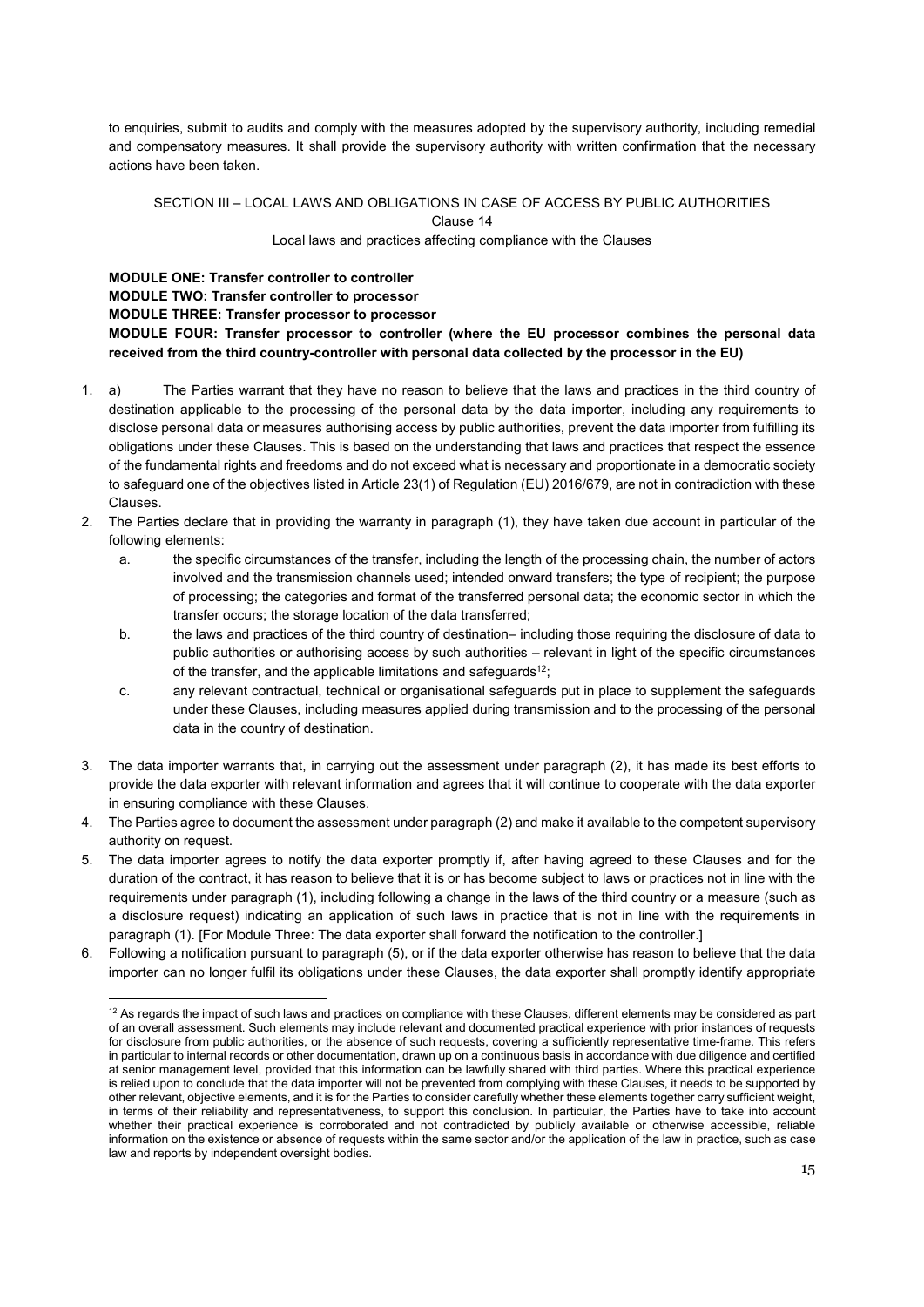measures (e.g. technical or organisational measures to ensure security and confidentiality) to be adopted by the data exporter and/or data importer to address the situation [for Module Three:, if appropriate in consultation with the controller]. The data exporter shall suspend the data transfer if it considers that no appropriate safeguards for such transfer can be ensured, or if instructed by [for Module Three: the controller or] the competent supervisory authority to do so. In this case, the data exporter shall be entitled to terminate the contract, insofar as it concerns the processing of personal data under these Clauses. If the contract involves more than two Parties, the data exporter may exercise this right to termination only with respect to the relevant Party, unless the Parties have agreed otherwise. Where the contract is terminated pursuant to this Clause, Clause 16(4) and (5) shall apply.

#### Clause 15

Obligations of the data importer in case of access by public authorities

# MODULE ONE: Transfer controller to controller MODULE TWO: Transfer controller to processor MODULE THREE: Transfer processor to processor MODULE FOUR: Transfer processor to controller (where the EU processor combines the personal data received from the third country-controller with personal data collected by the processor in the EU)

#### 15.1. Notification

- 1. The data importer agrees to notify the data exporter and, where possible, the data subject promptly (if necessary with the help of the data exporter) if it:
	- a. receives a legally binding request from a public authority, including judicial authorities, under the laws of the country of destination for the disclosure of personal data transferred pursuant to these Clauses; such notification shall include information about the personal data requested, the requesting authority, the legal basis for the request and the response provided; or
	- b. becomes aware of any direct access by public authorities to personal data transferred pursuant to these Clauses in accordance with the laws of the country of destination; such notification shall include all information available to the importer.

[For Module Three: The data exporter shall forward the notification to the controller.]

- 2. If the data importer is prohibited from notifying the data exporter and/or the data subject under the laws of the country of destination, the data importer agrees to use its best efforts to obtain a waiver of the prohibition, with a view to communicating as much information as possible, as soon as possible. The data importer agrees to document its best efforts in order to be able to demonstrate them on request of the data exporter.
- 3. Where permissible under the laws of the country of destination, the data importer agrees to provide the data exporter, at regular intervals for the duration of the contract, with as much relevant information as possible on the requests received (in particular, number of requests, type of data requested, requesting authority, whether requests have been challenged and the outcome of such challenges, etc.). [For Module Three: The data exporter shall forward the information to the controller.]
- 4. The data importer agrees to preserve the information pursuant to paragraphs (1) to (3) for the duration of the contract and make it available to the competent supervisory authority on request.
- 5. Paragraphs (1) to (3) are without prejudice to the obligation of the data importer pursuant to Clause 14(5) und Clause 16, to inform the data exporter promptly where it is unable to comply with these Clauses.

#### 15.2. Review of legality and data minimisation

1. The data importer agrees to review the legality of the request for disclosure, in particular whether it remains within the powers granted to the requesting public authority, and to challenge the request if, after careful assessment, it concludes that there are reasonable grounds to consider that the request is unlawful under the laws of the country of destination, applicable obligations under international law and principles of international comity. The data importer shall, under the same conditions, pursue possibilities of appeal. When challenging a request, the data importer shall seek interim measures with a view to suspending the effects of the request until the competent judicial authority has decided on its merits. It shall not disclose the personal data requested until required to do so under the applicable procedural rules. These requirements are without prejudice to the obligations of the data importer under Clause 14(5).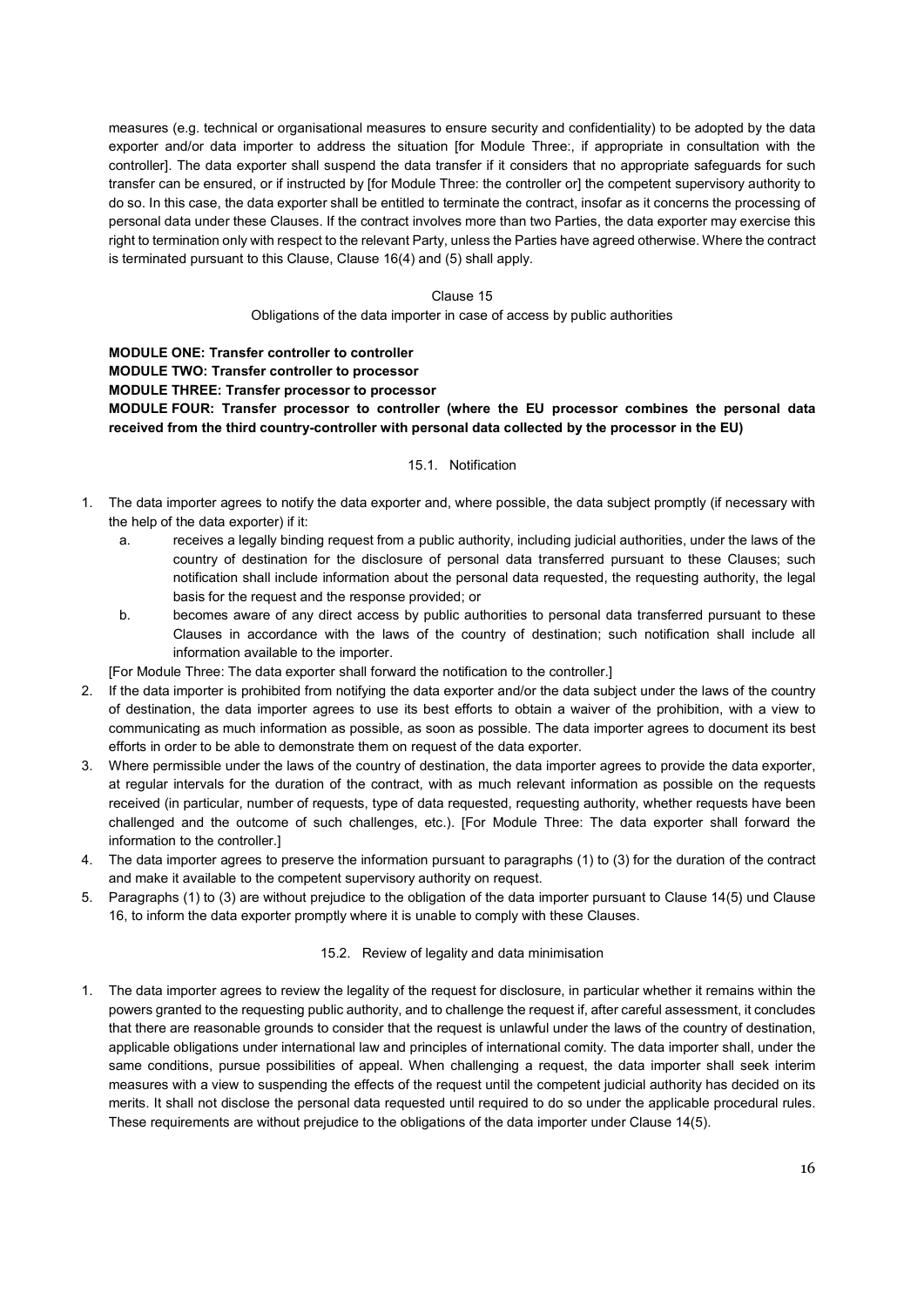- 2. The data importer agrees to document its legal assessment and any challenge to the request for disclosure and, to the extent permissible under the laws of the country of destination, make the documentation available to the data exporter. It shall also make it available to the competent supervisory authority on request. [For Module Three: The data exporter shall make the assessment available to the controller.]
- 3. The data importer agrees to provide the minimum amount of information permissible when responding to a request for disclosure, based on a reasonable interpretation of the request.

# SECTION IV – FINAL PROVISIONS Clause 16 Non-compliance with the Clauses and termination

- 1. The data importer shall promptly inform the data exporter if it is unable to comply with these Clauses, for whatever reason.
- 2. In the event that the data importer is in breach of these Clauses or unable to comply with these Clauses, the data exporter shall suspend the transfer of personal data to the data importer until compliance is again ensured or the contract is terminated. This is without prejudice to Clause 14(6).
- 3. The data exporter shall be entitled to terminate the contract, insofar as it concerns the processing of personal data under these Clauses, where:
	- a. the data exporter has suspended the transfer of personal data to the data importer pursuant to paragraph (2) and compliance with these Clauses is not restored within a reasonable time and in any event within one month of suspension;
	- b. the data importer is in substantial or persistent breach of these Clauses; or
	- c. the data importer fails to comply with a binding decision of a competent court or supervisory authority regarding its obligations under these Clauses.

In these cases, it shall inform the competent supervisory authority [for Module Three: and the controller] of such noncompliance. Where the contract involves more than two Parties, the data exporter may exercise this right to termination only with respect to the relevant Party, unless the Parties have agreed otherwise.

- 4. [For Modules One, Two and Three: Personal data that has been transferred prior to the termination of the contract pursuant to paragraph (3) shall at the choice of the data exporter immediately be returned to the data exporter or deleted in its entirety. The same shall apply to any copies of the data.] [For Module Four: Personal data collected by the data exporter in the EU that has been transferred prior to the termination of the contract pursuant to paragraph (3) shall immediately be deleted in its entirety, including any copy thereof.] The data importer shall certify the deletion of the data to the data exporter. Until the data is deleted or returned, the data importer shall continue to ensure compliance with these Clauses. In case of local laws applicable to the data importer that prohibit the return or deletion of the transferred personal data, the data importer warrants that it will continue to ensure compliance with these Clauses and will only process the data to the extent and for as long as required under that local law.
- 5. Either Party may revoke its agreement to be bound by these Clauses where (i) the European Commission adopts a decision pursuant to Article 45(3) of Regulation (EU) 2016/679 that covers the transfer of personal data to which these Clauses apply; or (ii) Regulation (EU) 2016/679 becomes part of the legal framework of the country to which the personal data is transferred. This is without prejudice to other obligations applying to the processing in question under Regulation (EU) 2016/679.

#### Clause 17

#### Governing law

# MODULE ONE: Transfer controller to controller

# MODULE TWO: Transfer controller to processor

# MODULE THREE: Transfer processor to processor

[OPTION 1: These Clauses shall be governed by the law of one of the EU Member States, provided such law allows for third-party beneficiary rights. The Parties agree that this shall be the law of the Slovak Republic.]

[OPTION 2 (for Modules Two and Three): These Clauses shall be governed by the law of the EU Member State in which the data exporter is established. Where such law does not allow for third-party beneficiary rights, they shall be governed by the law of another EU Member State that does allow for third-party beneficiary rights. The Parties agree that this shall be the law of the Slovak Republic.]

MODULE FOUR: Transfer processor to controller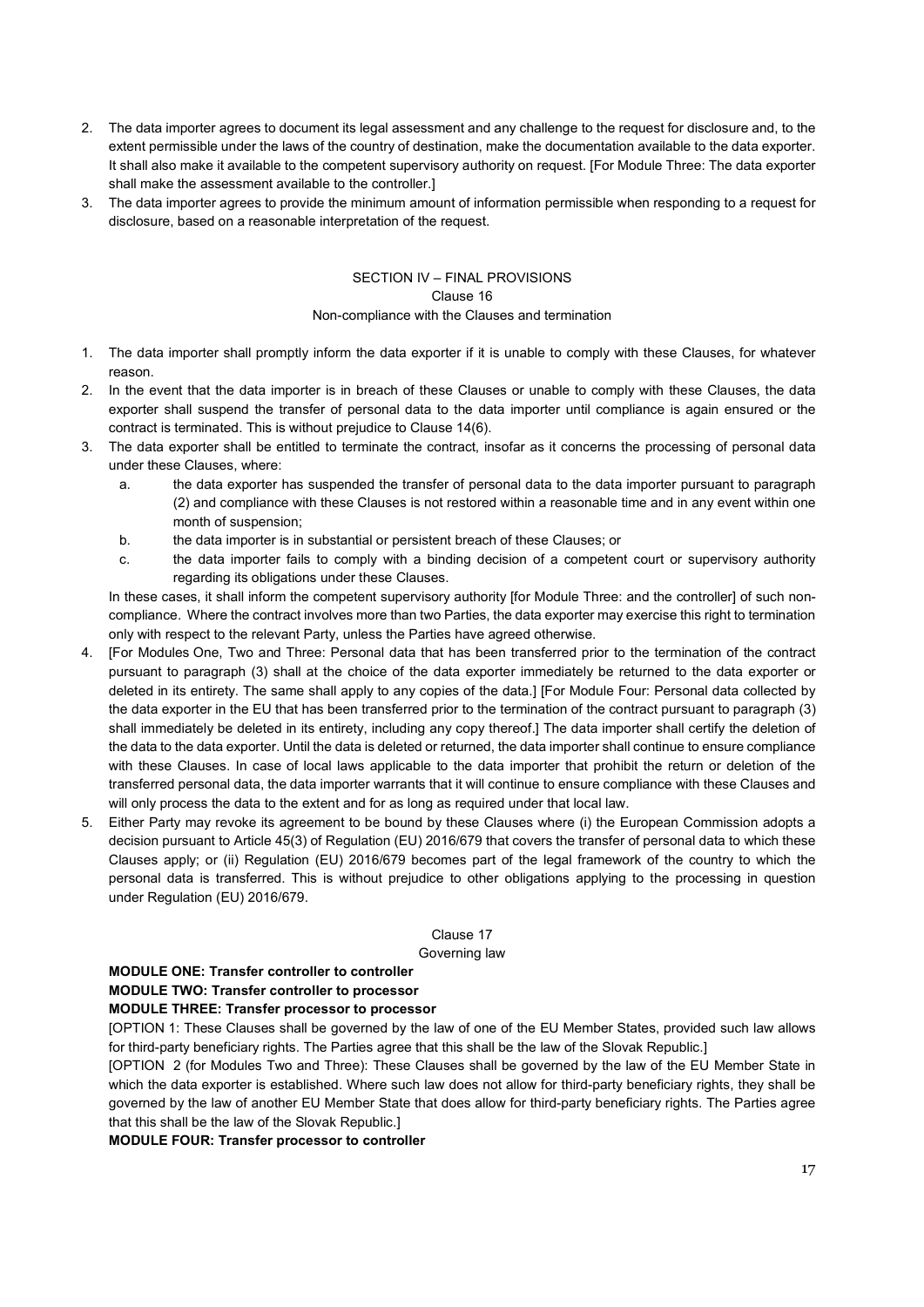These Clauses shall be governed by the law of a country allowing for third-party beneficiary rights. The Parties agree that this shall be the law of the Slovak Republic.

Clause 18

Choice of forum and jurisdiction

# MODULE ONE: Transfer controller to controller MODULE TWO: Transfer controller to processor MODULE THREE: Transfer processor to processor

- 1. Any dispute arising from these Clauses shall be resolved by the courts of an EU Member State.
- 2. The Parties agree that those shall be the courts of the Slovak Republic.
- 3. A data subject may also bring legal proceedings against the data exporter and/or data importer before the courts of the Member State in which he/she has his/her habitual residence.
- 4. The Parties agree to submit themselves to the jurisdiction of such courts.

# MODULE FOUR: Transfer processor to controller

Any dispute arising from these Clauses shall be resolved by the courts of the Slovak Republic.

# APPENDIX

#### EXPLANATORY NOTE:

It must be possible to clearly distinguish the information applicable to each transfer or category of transfers and, in this regard, to determine the respective role(s) of the Parties as data exporter(s) and/or data importer(s). This does not necessarily require completing and signing separate appendices for each transfer/category of transfers and/or contractual relationship, where this transparency can be achieved through one appendix. However, where necessary to ensure sufficient clarity, separate appendices should be used.

#### ANNEX I

# A. LIST OF PARTIES

MODULE ONE: Transfer controller to controller MODULE TWO: Transfer controller to processor MODULE THREE: Transfer processor to processor MODULE FOUR: Transfer processor to controller

Data exporter(s): [Identity and contact details of the data exporter(s) and, where applicable, of its/their data protection officer and/or representative in the European Union]

Name: …

Address: …

Contact person's name, position and contact details: … Activities relevant to the data transferred under these Clauses: … Signature and date: … Role (controller/processor): …

Data importer(s): [Identity and contact details of the data importer(s) and, where applicable, of its/their data protection officer and/or representative in the European Union]

Name: …

Address: …

Contact person's name, position and contact details: …

Activities relevant to the data transferred under these Clauses: …

Signature and date: ...

Role (controller/processor): …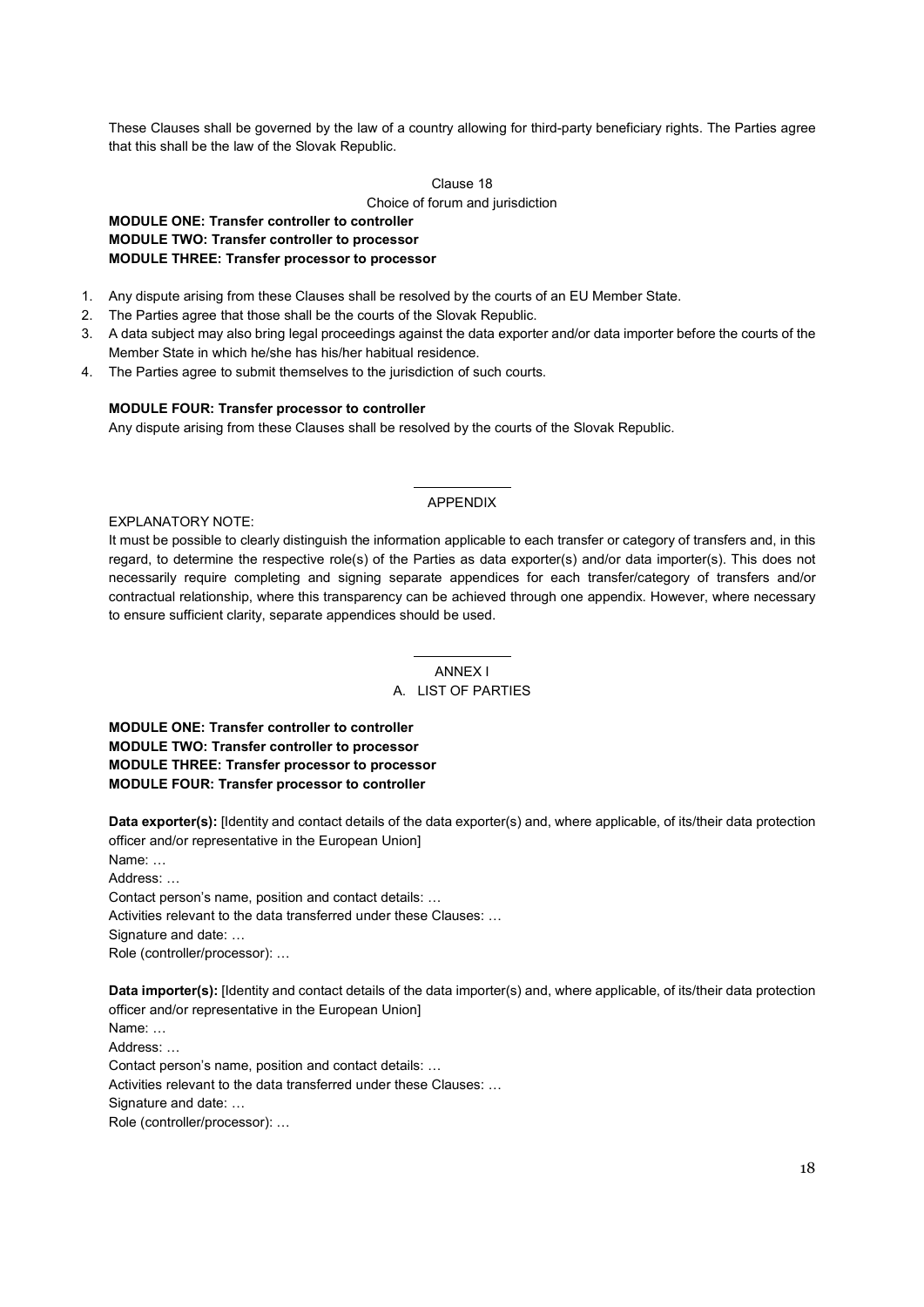# B. DESCRIPTION OF TRANSFER

# MODULE ONE: Transfer controller to controller MODULE TWO: Transfer controller to processor MODULE THREE: Transfer processor to processor MODULE FOUR: Transfer processor to controller

Categories of data subjects whose personal data is transferred

Categories of personal data transferred

…

…

Sensitive data transferred (if applicable) and applied restrictions or safeguards that fully take into consideration the nature of the data and the risks involved, such as for instance strict purpose limitation, access restrictions (including access only for staff having followed specialised training), keeping a record of access to the data, restrictions for onward transfers or additional security measures

The frequency of the transfer (e.g. whether the data is transferred on a one-off or continuous basis)

…

…

…

…

Nature of processing

Purpose(s) of the data transfer and further processing

… The period for which the personal data will be retained, or, if that is not possible, the criteria used to determine that period

For transfers to (sub-) processors, also specify subject matter, nature and duration of the processing …

# C. COMPETENT SUPERVISORY AUTHORITY

# MODULE ONE: Transfer controller to controller MODULE TWO: Transfer controller to processor MODULE THREE: Transfer processor to processor

Identify the competent supervisory authority/ies in accordance with Clause 13 Office for Personal Data Protection of the Slovak Republic

#### ANNEX II

TECHNICAL AND ORGANISATIONAL MEASURES INCLUDING TECHNICAL AND ORGANISATIONAL MEASURES TO ENSURE THE SECURITY OF THE DATA

# MODULE ONE: Transfer controller to controller MODULE TWO: Transfer controller to processor MODULE THREE: Transfer processor to processor

EXPLANATORY NOTE:

The technical and organisational measures must be described in specific (and not generic) terms. See also the general comment on the first page of the Appendix, in particular on the need to clearly indicate which measures apply to each transfer/set of transfers.

Description of the technical and organisational measures implemented by the data importer(s) (including any relevant certifications) to ensure an appropriate level of security, taking into account the nature, scope, context and purpose of the processing, and the risks for the rights and freedoms of natural persons.

[Examples of possible measures:

Measures of pseudonymisation and encryption of personal data